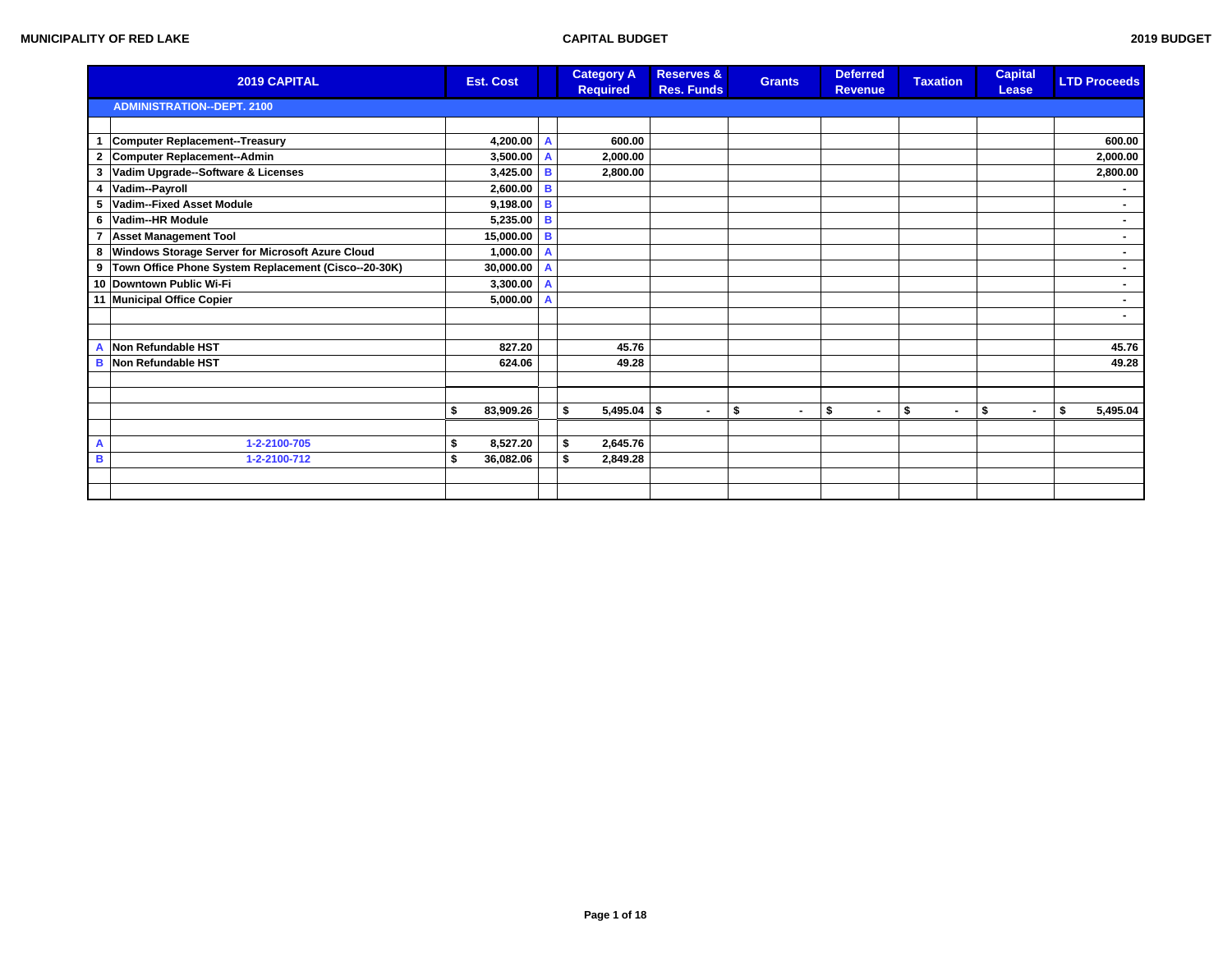|   | 2019 CAPITAL                                   | <b>Est. Cost</b>   |                | <b>Category A</b><br><b>Required</b> | <b>Reserves &amp;</b><br><b>Res. Funds</b> | <b>Grants</b>        | <b>Deferred</b><br><b>Revenue</b> | <b>Taxation</b>      | <b>Capital</b><br>Lease | <b>LTD Proceeds</b>      |
|---|------------------------------------------------|--------------------|----------------|--------------------------------------|--------------------------------------------|----------------------|-----------------------------------|----------------------|-------------------------|--------------------------|
|   | FIRE DEPARTMENT--DEPT. 2200                    |                    |                |                                      |                                            |                      |                                   |                      |                         |                          |
|   |                                                |                    |                |                                      |                                            |                      |                                   |                      |                         |                          |
|   | 1 Pumper                                       | 550,000.00         | $\overline{B}$ |                                      |                                            |                      |                                   |                      |                         | $\sim$                   |
|   | 2 Pumper Tanker                                | 500,000.00 B       |                |                                      |                                            |                      |                                   |                      |                         |                          |
|   | 3 Building Repairs & Maintenance               | 37,310.00          | $\mathbf{A}$   | 11,000.00                            |                                            |                      |                                   |                      |                         | 11,000.00                |
|   | 4 Backup Generators -- St #1 & St #2           | 32,022.80          | B              |                                      |                                            |                      |                                   |                      |                         |                          |
|   | 5 Turnout Gear Washers & Dryer                 | 24,500.00          | $\mathbf{B}$   |                                      |                                            |                      |                                   |                      |                         | $\blacksquare$           |
|   | 6 Wildfire Equipment                           | 5,000.00           | $\overline{B}$ |                                      |                                            |                      |                                   |                      |                         | $\blacksquare$           |
|   | 7 Exhaust Removal System                       | 24,347.00          | $\mathbf{A}$   |                                      |                                            |                      |                                   |                      |                         | $\sim$                   |
|   | 8 SCBA Cylinders                               | 12,436.92          | B              |                                      |                                            |                      |                                   |                      |                         | $\overline{\phantom{a}}$ |
|   | 9 FirePro2 Fire Department Management Software | 8,000.00           | $\mathbf{C}$   |                                      |                                            |                      |                                   |                      |                         | $\blacksquare$           |
|   |                                                |                    |                |                                      |                                            |                      |                                   |                      |                         |                          |
|   |                                                |                    |                |                                      |                                            |                      |                                   |                      |                         |                          |
|   |                                                |                    |                |                                      |                                            |                      |                                   |                      |                         |                          |
|   |                                                | \$1,193,616.72     |                | \$<br>$11,000.00$ \$                 | $\sim$                                     | \$<br>$\blacksquare$ | \$<br>$\sim$                      | \$<br>$\blacksquare$ | \$<br>$\sim$            | \$<br>11,000.00          |
|   |                                                |                    |                |                                      |                                            |                      |                                   |                      |                         |                          |
|   | <b>HST 100% Refundable</b>                     |                    |                |                                      |                                            |                      |                                   |                      |                         |                          |
|   |                                                |                    |                |                                      |                                            |                      |                                   |                      |                         |                          |
| A | 1-2-2200-700                                   | \$<br>61,657.00    |                | \$<br>11,000.00                      |                                            |                      |                                   |                      |                         |                          |
| B | 1-2-2200-705                                   | \$<br>1,123,959.72 |                | \$                                   |                                            |                      |                                   |                      |                         |                          |
| C | 1-2-2200-712                                   | \$<br>8,000.00     |                | \$<br>$\blacksquare$                 |                                            |                      |                                   |                      |                         |                          |
|   |                                                |                    |                |                                      |                                            |                      |                                   |                      |                         |                          |
|   |                                                |                    |                |                                      |                                            |                      |                                   |                      |                         |                          |
|   | DOG POUND--DEPT. 2212                          |                    |                |                                      |                                            |                      |                                   |                      |                         |                          |
|   |                                                |                    |                |                                      |                                            |                      |                                   |                      |                         |                          |
|   | 1  Dog Pound Insulation & Siding               | 8,000.00           | $\mathbf{C}$   |                                      |                                            |                      |                                   |                      |                         | $\blacksquare$           |
|   | 2 Dog Pound Natural Gas Conversion             | 3,695.00           | $\mathbf c$    |                                      |                                            |                      |                                   |                      |                         | $\blacksquare$           |
|   |                                                |                    |                |                                      |                                            |                      |                                   |                      |                         |                          |
|   | <b>C</b> Non Refundable HST                    | 205.83             |                | $\sim$                               | $\blacksquare$                             | $\blacksquare$       | $\blacksquare$                    | $\blacksquare$       | $\blacksquare$          | $\sim$                   |
|   |                                                |                    |                |                                      |                                            |                      |                                   |                      |                         |                          |
|   |                                                | \$<br>11,900.83    |                | \$<br>$\sim$                         | \$<br>$\sim$                               | \$<br>$\blacksquare$ | \$<br>$\blacksquare$              | \$<br>$\blacksquare$ | \$<br>$\blacksquare$    | \$<br>$\sim$             |
|   |                                                |                    |                |                                      |                                            |                      |                                   |                      |                         |                          |
| C | 1-2-2212-700                                   | \$<br>11,900.83    |                | \$<br>$\sim$                         |                                            |                      |                                   |                      |                         |                          |
|   |                                                |                    |                |                                      |                                            |                      |                                   |                      |                         |                          |
|   |                                                |                    |                |                                      |                                            |                      |                                   |                      |                         |                          |
|   |                                                |                    |                |                                      |                                            |                      |                                   |                      |                         |                          |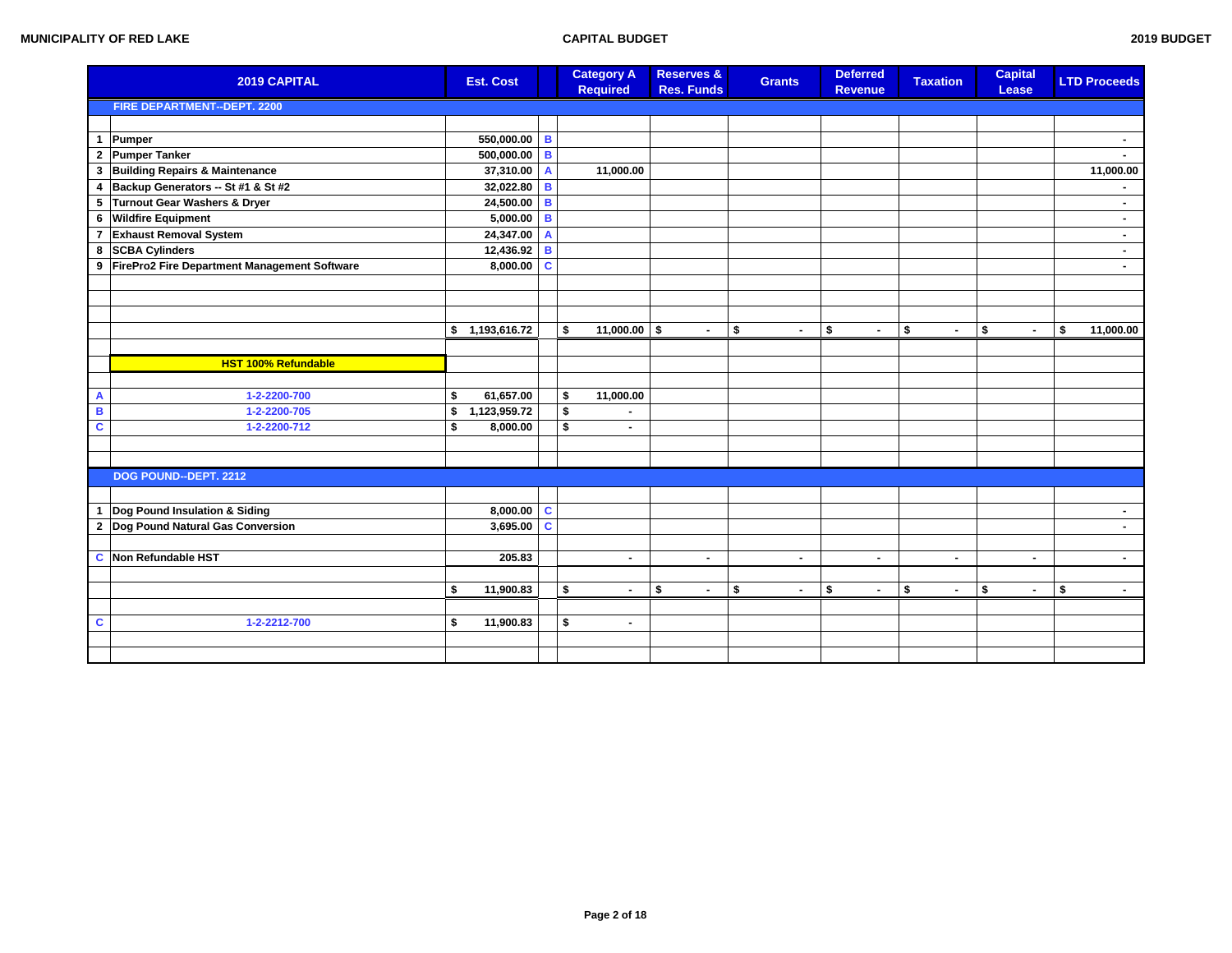|                | 2019 CAPITAL                                          | <b>Est. Cost</b>     |              | <b>Category A</b><br><b>Required</b> | <b>Reserves &amp;</b><br><b>Res. Funds</b> | <b>Grants</b>         | <b>Deferred</b><br><b>Revenue</b> | <b>Taxation</b>      | <b>Capital</b><br>Lease | <b>LTD Proceeds</b> |
|----------------|-------------------------------------------------------|----------------------|--------------|--------------------------------------|--------------------------------------------|-----------------------|-----------------------------------|----------------------|-------------------------|---------------------|
|                | <b>PUBLIC WORKS--DEPT. 2300</b>                       |                      |              |                                      |                                            |                       |                                   |                      |                         |                     |
|                |                                                       |                      |              |                                      |                                            |                       |                                   |                      |                         |                     |
| $\mathbf{1}$   | F-550 Sander, Dump box, Flat deck and plow (Unit #33) | 99,654.00            | в            | 99,654.00                            |                                            |                       |                                   |                      |                         | 99,654.00           |
| $\mathbf{2}$   | Sander, Beacon, Flat Deck (Unit #18 conversion)       | 14,500.00 B          |              | 14,500.00                            |                                            |                       |                                   |                      |                         | 14,500.00           |
| $\mathbf{3}$   | <b>MT7 Trackless With Accessories</b>                 | 191,620.00 B         |              |                                      |                                            |                       |                                   |                      |                         |                     |
| 4              | Volvo 1 way Plow and Wing                             | 25,000.00 B          |              |                                      |                                            |                       |                                   |                      |                         |                     |
|                | 5 24" Digging Bucket--Excavator                       | 6,300.00 B           |              |                                      |                                            |                       |                                   |                      |                         |                     |
| 6              | Patching                                              | $50,000.00$ G        |              | 75,000.00                            |                                            |                       |                                   |                      |                         | 75,000.00           |
| $\overline{7}$ | <b>Line Painting</b>                                  | $6,500.00$ H         |              | 6,500.00                             |                                            |                       |                                   |                      |                         | 6,500.00            |
| 8              | Ditching / Brushing                                   | 20,000.00            | Е            |                                      |                                            |                       |                                   |                      |                         |                     |
| 9              | Fencing--PW Yard                                      | $5,000.00$ G         |              |                                      |                                            |                       |                                   |                      |                         |                     |
|                | 10 Granular A Crushing                                | 100,000.00 G         |              | 100,000.00                           |                                            |                       |                                   |                      |                         | 100,000.00          |
| 11             | <b>Crack Sealing</b>                                  | 20,000.00            | G            |                                      |                                            |                       |                                   |                      |                         |                     |
|                | 12 Bridge Repair--Howey Bay Road                      | $9,000.00$ C         |              | 9,000.00                             |                                            |                       |                                   |                      |                         | 9,000.00            |
|                | 13 Relocation of Car Hoist                            | 5,655.00 B           |              |                                      |                                            |                       |                                   |                      |                         |                     |
| 14             | Stationary Natural Gas Pressure Washer                | 12,000.00            | B            | 12,000.00                            | 12,000.00                                  |                       |                                   |                      |                         |                     |
|                | 15 PW Capital Improvements                            | 10,500.00            | $\mathbf{A}$ | 10,500.00                            |                                            |                       |                                   |                      |                         | 10,500.00           |
|                | 16 Concrete Saw                                       | 3,000.00             | B            | 3.000.00                             |                                            |                       |                                   |                      |                         | 3,000.00            |
| 17             | Reznor Gas Heater PW First Bay                        | 10,000.00            | B            |                                      |                                            |                       |                                   |                      |                         |                     |
|                | 18 Computer Replacement--PW Clerk--(1 x \$1,1600)     | 1,600.00             | В            | 1,600.00                             |                                            |                       |                                   |                      |                         | 1,600.00            |
|                | 19 Microsoft Office--PW Computer                      | 350.00               | F            | 350.00                               |                                            |                       |                                   |                      |                         | 350.00              |
|                | 20 Main Street Parking (Revitalization Grant)         | $50,000.00$ G        |              | 50,000.00                            |                                            | 41,278.79             |                                   |                      |                         | 9,601.21            |
| 21             | Downtown Sidewalks (Replace with Concrete)            | 54,000.00            | D            | 54,000.00                            |                                            |                       |                                   |                      |                         | 54,000.00           |
|                | 22 Sidewalks down Eric Radford Way                    | 65,000.00            | D            |                                      |                                            |                       |                                   |                      |                         |                     |
|                |                                                       |                      |              |                                      |                                            |                       |                                   |                      |                         |                     |
|                |                                                       |                      |              |                                      |                                            |                       |                                   |                      |                         |                     |
| A              | Non Refundable HST                                    | 184.80               |              | 184.80                               |                                            |                       |                                   |                      |                         | 184.80              |
| в              | Non Refundable HST                                    | 6,500.19             |              | 2,301.27                             | 211.20                                     |                       |                                   |                      |                         | 2,090.07            |
| C              | <b>Non Refundable HST</b>                             | 158.40               |              | 158.40                               |                                            |                       |                                   |                      |                         | 158.40              |
| D              | <b>Non Refundable HST</b>                             | 2,094.40             |              | 950.40                               |                                            |                       |                                   |                      |                         | 950.40              |
| Е              | Non Refundable HST                                    | 352.00               |              |                                      |                                            |                       |                                   |                      |                         |                     |
| F.             | Non Refundable HST                                    | 6.16                 |              | 6.16                                 |                                            |                       |                                   |                      |                         | 6.16                |
| G              | Non Refundable HST                                    | 3,960.00             |              | 3,960.00                             |                                            |                       |                                   |                      |                         | 3,080.00            |
| н              | Non Refundable HST                                    | 114.40               |              | 114.40                               |                                            |                       |                                   |                      |                         | 114.40              |
|                | Non Refundable HST                                    |                      |              |                                      |                                            |                       |                                   |                      |                         |                     |
|                |                                                       |                      |              |                                      |                                            |                       |                                   |                      |                         |                     |
|                |                                                       | 773,049.35<br>\$     |              | 443,779.43<br>\$                     | l \$<br>12,211.20                          | $41,278.79$ \$<br>-\$ | $\blacksquare$                    | \$<br>$\blacksquare$ | \$<br>$\blacksquare$    | 390,289.44<br>\$    |
|                |                                                       |                      |              |                                      |                                            |                       |                                   |                      |                         |                     |
| A              | 1-2-2300-700                                          | 10,684.80<br>\$      |              | 10,684.80<br>\$                      |                                            |                       |                                   |                      |                         |                     |
| B              | 1-2-2300-705                                          | 375,829.19<br>\$     |              | \$<br>133,055.27                     |                                            |                       |                                   |                      |                         |                     |
| $\mathbf{C}$   | 1-2-2300-706                                          | \$<br>9,158.40       |              | \$<br>9,158.40                       |                                            |                       |                                   |                      |                         |                     |
| D              | 1-2-2300-709                                          | \$<br>121,094.40     |              | 54,950.40<br>\$                      |                                            |                       |                                   |                      |                         |                     |
| E              | 1-2-2300-711                                          | \$<br>20,352.00      |              | \$                                   |                                            |                       |                                   |                      |                         |                     |
| F.             | 1-2-2300-712                                          | 356.16<br>\$         |              | \$<br>356.16                         |                                            |                       |                                   |                      |                         |                     |
| $\mathbf G$    | 1-2-2300-720                                          | \$<br>228,960.00     |              | \$<br>228,960.00                     |                                            |                       |                                   |                      |                         |                     |
| н              | 1-2-2300-723                                          | \$<br>6,614.40       |              | \$<br>6,614.40                       |                                            |                       |                                   |                      |                         |                     |
| T.             | 1-2-2300-730                                          | \$<br>$\blacksquare$ |              | \$<br>$\blacksquare$                 |                                            |                       |                                   |                      |                         |                     |
|                |                                                       |                      |              |                                      |                                            |                       |                                   |                      |                         |                     |
|                |                                                       |                      |              |                                      |                                            |                       |                                   |                      |                         |                     |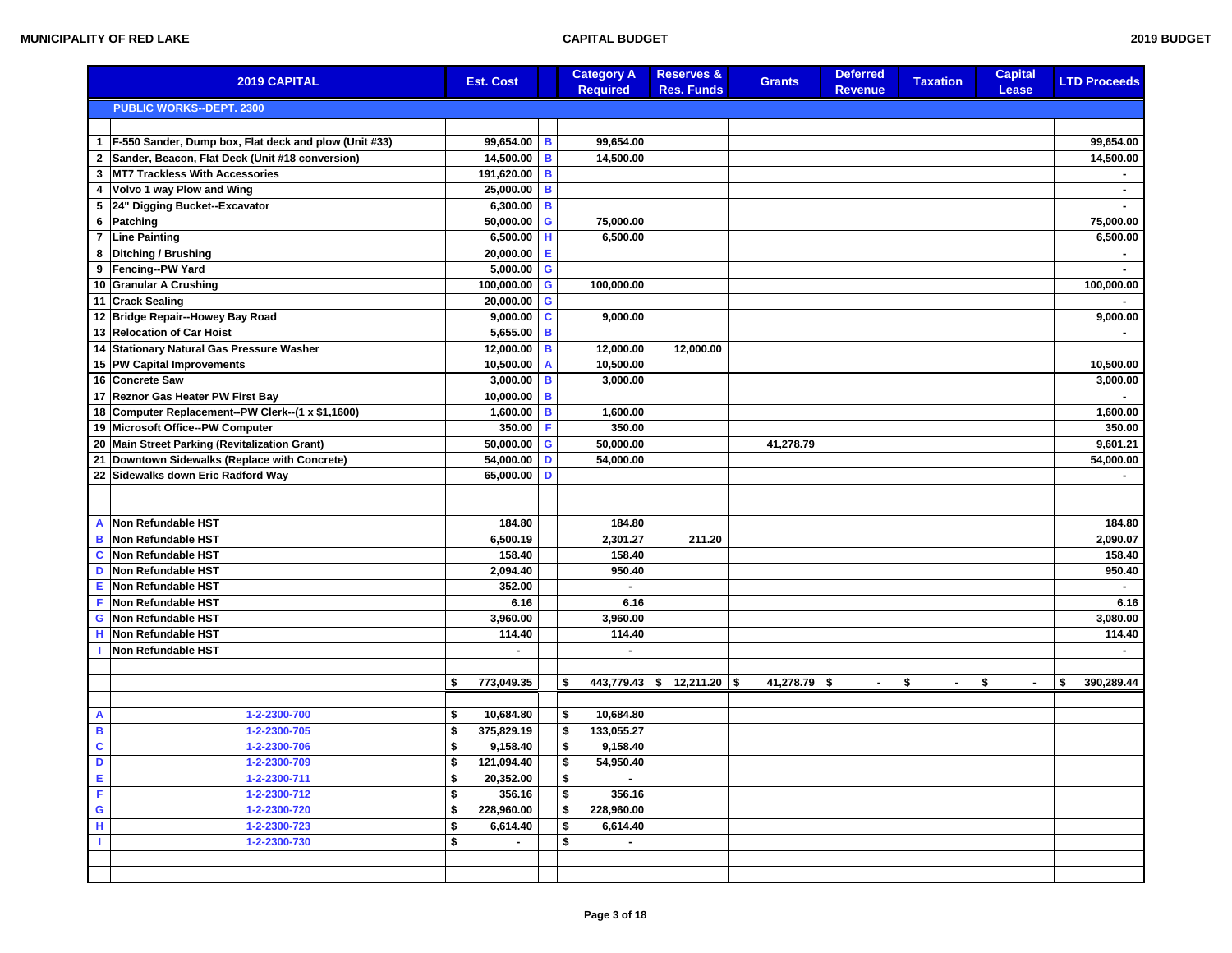|                | 2019 CAPITAL                           | <b>Est. Cost</b> |              | <b>Category A</b><br><b>Required</b> | <b>Reserves &amp;</b><br><b>Res. Funds</b> | <b>Grants</b>        | <b>Deferred</b><br><b>Revenue</b> | <b>Taxation</b>      | <b>Capital</b><br>Lease | <b>LTD Proceeds</b> |
|----------------|----------------------------------------|------------------|--------------|--------------------------------------|--------------------------------------------|----------------------|-----------------------------------|----------------------|-------------------------|---------------------|
|                | FERRY--DEPT. 2350                      |                  |              |                                      |                                            |                      |                                   |                      |                         |                     |
|                |                                        |                  |              |                                      |                                            |                      |                                   |                      |                         |                     |
| $\mathbf{1}$   | Spare Transmission and Engine Rebuild  | 25,000.00 A      |              | 25,000.00                            |                                            |                      |                                   |                      |                         | 25,000.00           |
|                | 2 Remove and Replace Fuel Tank         | $9,270.00$ A     |              |                                      |                                            |                      |                                   |                      |                         |                     |
| $\mathbf{3}$   | <b>Ferry Trailer Repairs</b>           | 7,500.00 A       |              | 7,500.00                             |                                            |                      |                                   |                      |                         | 7,500.00            |
| 4              | <b>Ferry Wiring Upgrades</b>           | 17,790.00 A      |              | 17,790.00                            |                                            |                      |                                   |                      |                         | 17,790.00           |
|                | 5 Ferry Communication--POS/Security    | 2,950.00         | $\mathbf{A}$ |                                      |                                            |                      |                                   |                      |                         |                     |
|                |                                        |                  |              |                                      |                                            |                      |                                   |                      |                         |                     |
| $\overline{A}$ | Non Refundable HST                     | 1,100.18         |              | 885.10                               | $\blacksquare$                             | $\sim$               | $\blacksquare$                    | ۰.                   | ۰.                      | 885.10              |
|                |                                        |                  |              |                                      |                                            |                      |                                   |                      |                         |                     |
|                |                                        | 63,610.18<br>\$  |              | \$<br>$51,175.10$ \$                 | $\blacksquare$                             | \$<br>٠              | \$<br>٠                           | \$<br>$\blacksquare$ | \$<br>$\blacksquare$    | \$<br>51,175.10     |
|                |                                        |                  |              |                                      |                                            |                      |                                   |                      |                         |                     |
| A              | 1-2-2350-705                           | 63,610.18<br>\$  |              | 51,175.10<br>\$                      |                                            |                      |                                   |                      |                         |                     |
|                |                                        |                  |              |                                      |                                            |                      |                                   |                      |                         |                     |
|                |                                        |                  |              |                                      |                                            |                      |                                   |                      |                         |                     |
|                | <b>INFRASTRUCTURE DEV.--DEPT. 2355</b> |                  |              |                                      |                                            |                      |                                   |                      |                         |                     |
|                |                                        |                  |              |                                      |                                            |                      |                                   |                      |                         |                     |
| $\mathbf{1}$   | <b>Survey Monument--Concrete</b>       | $5,000.00$ A     |              |                                      |                                            |                      |                                   |                      |                         | $\sim$              |
|                | 2 Survey Monument--Power               | $2,000.00$ A     |              |                                      |                                            |                      |                                   |                      |                         | $\sim$              |
| $\mathbf{3}$   | Survey Monument--Waterproof Cover      | $1,000.00$ A     |              |                                      |                                            |                      |                                   |                      |                         | $\blacksquare$      |
| $\overline{4}$ | <b>Topcon Survey Drone</b>             | 22,000.00 A      |              |                                      |                                            |                      |                                   |                      |                         | $\sim$              |
| $\sqrt{5}$     |                                        |                  |              |                                      |                                            |                      |                                   |                      |                         |                     |
|                |                                        |                  |              |                                      |                                            |                      |                                   |                      |                         |                     |
| A              | Non Refundable HST                     | 528.00           |              | $\blacksquare$                       | $\blacksquare$                             | ٠                    | $\blacksquare$                    | ۰.                   |                         | $\sim$              |
|                |                                        |                  |              |                                      |                                            |                      |                                   |                      |                         |                     |
|                |                                        | 30,528.00<br>\$  |              | \$<br>$\blacksquare$                 | \$<br>$\blacksquare$                       | \$<br>$\blacksquare$ | \$<br>$\blacksquare$              | \$<br>$\blacksquare$ | \$<br>$\blacksquare$    | \$<br>$\sim$        |
|                |                                        |                  |              |                                      |                                            |                      |                                   |                      |                         |                     |
| A              | 1-2-2355-705                           | 30,528.00<br>\$  |              | \$<br>$\blacksquare$                 |                                            |                      |                                   |                      |                         |                     |
|                |                                        |                  |              |                                      |                                            |                      |                                   |                      |                         |                     |
|                |                                        |                  |              |                                      |                                            |                      |                                   |                      |                         |                     |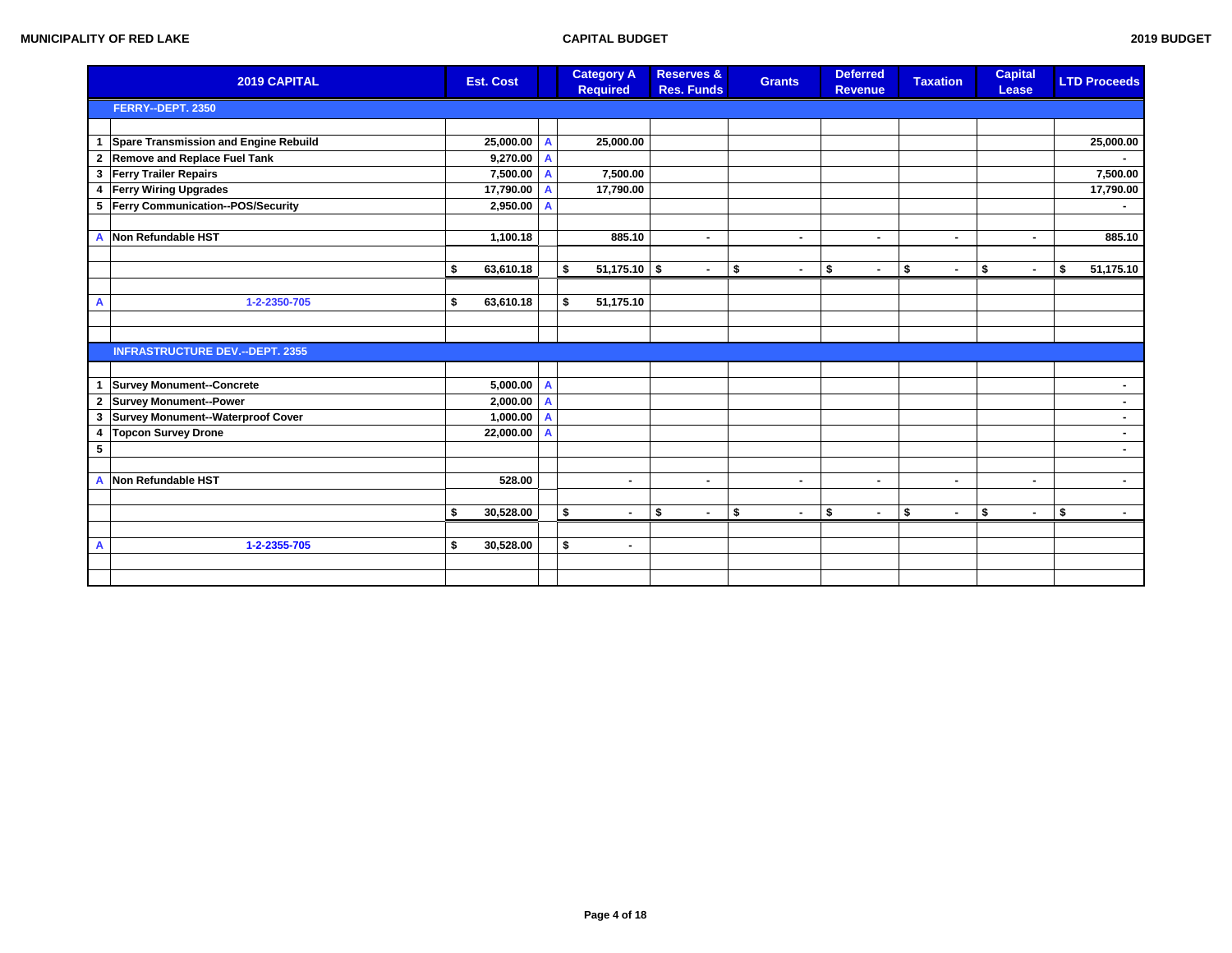| 2019 BUDGET |
|-------------|
|             |

|                | 2019 CAPITAL                    | <b>Est. Cost</b> |   |                      | <b>Category A</b><br><b>Required</b> | <b>Reserves &amp;</b><br><b>Res. Funds</b> | <b>Grants</b> | <b>Deferred</b><br><b>Revenue</b> |                | <b>Taxation</b> | <b>Capital</b><br>Lease | <b>LTD Proceeds</b> |                |
|----------------|---------------------------------|------------------|---|----------------------|--------------------------------------|--------------------------------------------|---------------|-----------------------------------|----------------|-----------------|-------------------------|---------------------|----------------|
|                | <b>LASSIE ROAD--DEPT. 2374</b>  |                  |   |                      |                                      |                                            |               |                                   |                |                 |                         |                     |                |
|                |                                 |                  |   |                      |                                      |                                            |               |                                   |                |                 |                         |                     |                |
|                | 1 Road--Subgrade and Asphalt    | 924,536.47 A     |   |                      |                                      |                                            |               |                                   |                |                 |                         |                     |                |
| $\overline{2}$ | <b>Water Main</b>               | 519,599.08 C     |   |                      |                                      |                                            |               |                                   |                |                 |                         |                     |                |
| $\mathbf 3$    | Sewage Main                     | 453,133.36 B     |   |                      |                                      |                                            |               |                                   |                |                 |                         |                     |                |
| 4              | <b>Storm Sewer</b>              | 104,331.44 E     |   |                      |                                      |                                            |               |                                   |                |                 |                         |                     |                |
| 5              | Sidewalk                        | 371,233.80 D     |   |                      |                                      |                                            |               |                                   |                |                 |                         |                     |                |
|                | 6 Curbs                         | 512,718.85       | F |                      |                                      |                                            |               |                                   |                |                 |                         |                     |                |
|                |                                 |                  |   |                      |                                      |                                            |               |                                   |                |                 |                         |                     |                |
|                | A Non Refundable HST            | 16,271.84        |   |                      | $\blacksquare$                       | $\blacksquare$                             |               |                                   | $\blacksquare$ | $\blacksquare$  | $\blacksquare$          |                     | $\sim$         |
| $\mathbf B$    | Non Refundable HST              | 7,975.15         |   |                      | $\blacksquare$                       | ٠                                          |               |                                   | $\blacksquare$ | $\blacksquare$  | $\blacksquare$          |                     | $\blacksquare$ |
| C              | Non Refundable HST              | 9,144.94         |   |                      | $\blacksquare$                       | $\blacksquare$                             |               |                                   | $\blacksquare$ | $\blacksquare$  | $\blacksquare$          |                     | $\sim$         |
|                | D Non Refundable HST            | 6,533.71         |   |                      | $\blacksquare$                       | $\sim$                                     |               |                                   | $\blacksquare$ | $\blacksquare$  | $\blacksquare$          |                     | $\sim$         |
| E              | Non Refundable HST              | 1,836.23         |   |                      | $\blacksquare$                       | ۰.                                         |               |                                   | $\blacksquare$ | $\blacksquare$  | $\blacksquare$          |                     | $\sim$         |
| F              | Non Refundable HST              | 9,023.85         |   |                      | $\blacksquare$                       | $\blacksquare$                             |               |                                   | $\blacksquare$ | $\blacksquare$  | $\blacksquare$          |                     | $\sim$         |
|                |                                 |                  |   |                      |                                      |                                            |               |                                   |                |                 |                         |                     |                |
|                |                                 | \$2,936,338.73   |   | \$                   | $\sim$                               | \$<br>$\sim$                               | \$<br>$\sim$  | \$                                | $\blacksquare$ | \$<br>$\sim$    | \$<br>$\blacksquare$    | \$                  | $\sim$         |
|                |                                 |                  |   |                      |                                      |                                            |               |                                   |                |                 |                         |                     |                |
| $\mathbf{A}$   | 1-2-2374-706                    | \$<br>940,808.32 |   | \$                   | $\blacksquare$                       |                                            |               |                                   |                |                 |                         |                     |                |
| $\blacksquare$ | 1-2-2374-707                    | \$<br>461,108.51 |   | \$                   | $\blacksquare$                       |                                            |               |                                   |                |                 |                         |                     |                |
| $\mathbf c$    | 1-2-2374-708                    | \$<br>528,744.02 |   | \$                   | $\blacksquare$                       |                                            |               |                                   |                |                 |                         |                     |                |
| D              | 1-2-2374-709                    | \$<br>377,767.51 |   | $\overline{\bullet}$ | $\blacksquare$                       |                                            |               |                                   |                |                 |                         |                     |                |
| E              | 1-2-2374-711                    | \$<br>106,167.67 |   | \$                   | $\blacksquare$                       |                                            |               |                                   |                |                 |                         |                     |                |
| F              | 1-2-2374-713                    | \$<br>521,742.71 |   | \$                   | $\blacksquare$                       |                                            |               |                                   |                |                 |                         |                     |                |
|                |                                 |                  |   |                      |                                      |                                            |               |                                   |                |                 |                         |                     |                |
|                |                                 |                  |   |                      |                                      |                                            |               |                                   |                |                 |                         |                     |                |
|                | <b>HIGHWAY 618--DEPT. 2379</b>  |                  |   |                      |                                      |                                            |               |                                   |                |                 |                         |                     |                |
|                |                                 |                  |   |                      |                                      |                                            |               |                                   |                |                 |                         |                     |                |
| $\mathbf{A}$   | 2018 Project Completion in 2019 | 74,024.06 A      |   |                      | 74,024.06                            |                                            |               |                                   |                |                 |                         | 74,024.06           |                |
|                |                                 |                  |   |                      |                                      |                                            |               |                                   |                |                 |                         |                     |                |
| A              | Non Refundable HST              | 1,302.82         |   |                      | 1,302.82                             |                                            |               |                                   |                |                 |                         |                     | 1,302.82       |
|                |                                 |                  |   |                      |                                      |                                            |               |                                   |                |                 |                         |                     |                |
|                |                                 |                  |   |                      |                                      |                                            |               |                                   |                |                 |                         |                     |                |
|                |                                 | \$<br>75,326.88  |   | \$                   | 75,326.88                            | $\sqrt{2}$<br>$\blacksquare$               | \$<br>$\sim$  | \$                                | $\sim$         | \$<br>$\sim$    | \$<br>$\blacksquare$    | \$<br>75,326.88     |                |
|                |                                 |                  |   |                      |                                      |                                            |               |                                   |                |                 |                         |                     |                |
| $\mathsf{A}$   | 1-2-2379-709                    | \$<br>75,326.88  |   | \$                   | 75,326.88                            |                                            |               |                                   |                |                 |                         |                     |                |
|                |                                 |                  |   |                      |                                      |                                            |               |                                   |                |                 |                         |                     |                |
|                |                                 |                  |   |                      |                                      |                                            |               |                                   |                |                 |                         |                     |                |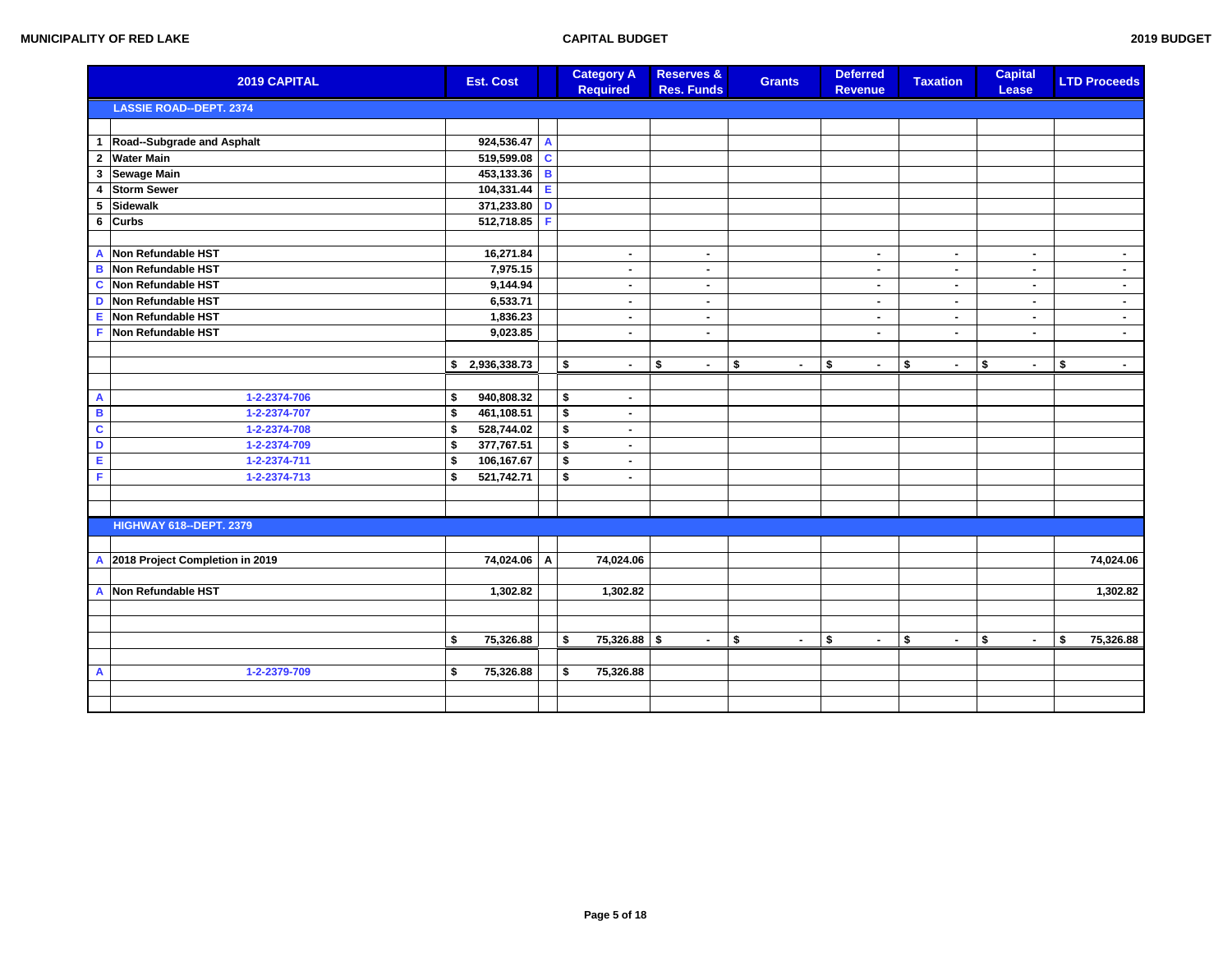|   | 2019 CAPITAL                      | <b>Est. Cost</b> |              |                | <b>Category A</b><br><b>Required</b> | <b>Reserves &amp;</b><br><b>Res. Funds</b> | <b>Grants</b>        | <b>Deferred</b><br><b>Revenue</b> | <b>Taxation</b> | <b>Capital</b><br>Lease | <b>LTD Proceeds</b> |
|---|-----------------------------------|------------------|--------------|----------------|--------------------------------------|--------------------------------------------|----------------------|-----------------------------------|-----------------|-------------------------|---------------------|
|   | <b>HOWEY/PATRICIA--DEPT. 2XXX</b> |                  |              |                |                                      |                                            |                      |                                   |                 |                         |                     |
|   |                                   |                  |              |                |                                      |                                            |                      |                                   |                 |                         |                     |
|   | 1 Patricia Square--Roads          |                  | 184,426.90   | $\overline{A}$ |                                      |                                            |                      |                                   |                 |                         |                     |
|   | 2 Patricia Square--Sidewalks      |                  | 62,094.00    | B              |                                      |                                            |                      |                                   |                 |                         | ۰.                  |
|   | 3 Patricia Square--Curbs          |                  | 100,084.00 B |                |                                      |                                            |                      |                                   |                 |                         | $\blacksquare$      |
|   | 4 Patricia Square--Storm Drains   |                  | 89,250.00    | C              |                                      |                                            |                      |                                   |                 |                         | $\blacksquare$      |
|   | 5 Howey Street--Roads             |                  | 237,682.50   | A              |                                      |                                            |                      |                                   |                 |                         | $\sim$              |
|   | 6 Howey Street--Sidewalks         |                  | 90,390.00    | B              |                                      |                                            |                      |                                   |                 |                         | $\sim$              |
|   | 7 Howey Street--Curbs             |                  | 60,260.00 B  |                |                                      |                                            |                      |                                   |                 |                         |                     |
|   | 8 Howey Street--Storm Drains      |                  | 26,200.00    | C              |                                      |                                            |                      |                                   |                 |                         | $\blacksquare$      |
|   |                                   |                  |              |                |                                      |                                            |                      |                                   |                 |                         |                     |
|   |                                   |                  |              |                |                                      |                                            |                      |                                   |                 |                         |                     |
| A | Non Refundable HST                |                  | 7,429.13     |                | $\blacksquare$                       |                                            |                      |                                   |                 |                         | $\blacksquare$      |
| B | Non Refundable HST                |                  | 5,505.77     |                | $\blacksquare$                       |                                            |                      |                                   |                 |                         | $\blacksquare$      |
| C | Non Refundable HST                |                  | 2,031.92     |                | ۰                                    |                                            |                      |                                   |                 |                         | $\blacksquare$      |
|   | D Non Refundable HST              |                  | ٠            |                | $\blacksquare$                       |                                            |                      |                                   |                 |                         | ۰.                  |
|   |                                   |                  |              |                |                                      |                                            |                      |                                   |                 |                         |                     |
|   |                                   | 865,354.22<br>-9 |              |                | \$<br>$\blacksquare$                 | \$<br>$\blacksquare$                       | \$<br>$\blacksquare$ | \$<br>٠.                          | \$<br>$\sim$    | \$<br>$\sim$            | \$                  |
|   |                                   |                  |              |                |                                      |                                            |                      |                                   |                 |                         |                     |
| A | 1-2-2XXX-706                      | 429,538.53       |              |                | \$<br>$\blacksquare$                 |                                            |                      |                                   |                 |                         |                     |
| B | 1-2-2XXX-709                      | 318,333.77       |              |                | \$<br>$\blacksquare$                 |                                            |                      |                                   |                 |                         |                     |
| C | 1-2-2XXX-711                      | 117,481.92<br>\$ |              |                | \$<br>$\blacksquare$                 |                                            |                      |                                   |                 |                         |                     |
|   |                                   |                  |              |                |                                      |                                            |                      |                                   |                 |                         |                     |
|   |                                   |                  |              |                |                                      |                                            |                      |                                   |                 |                         |                     |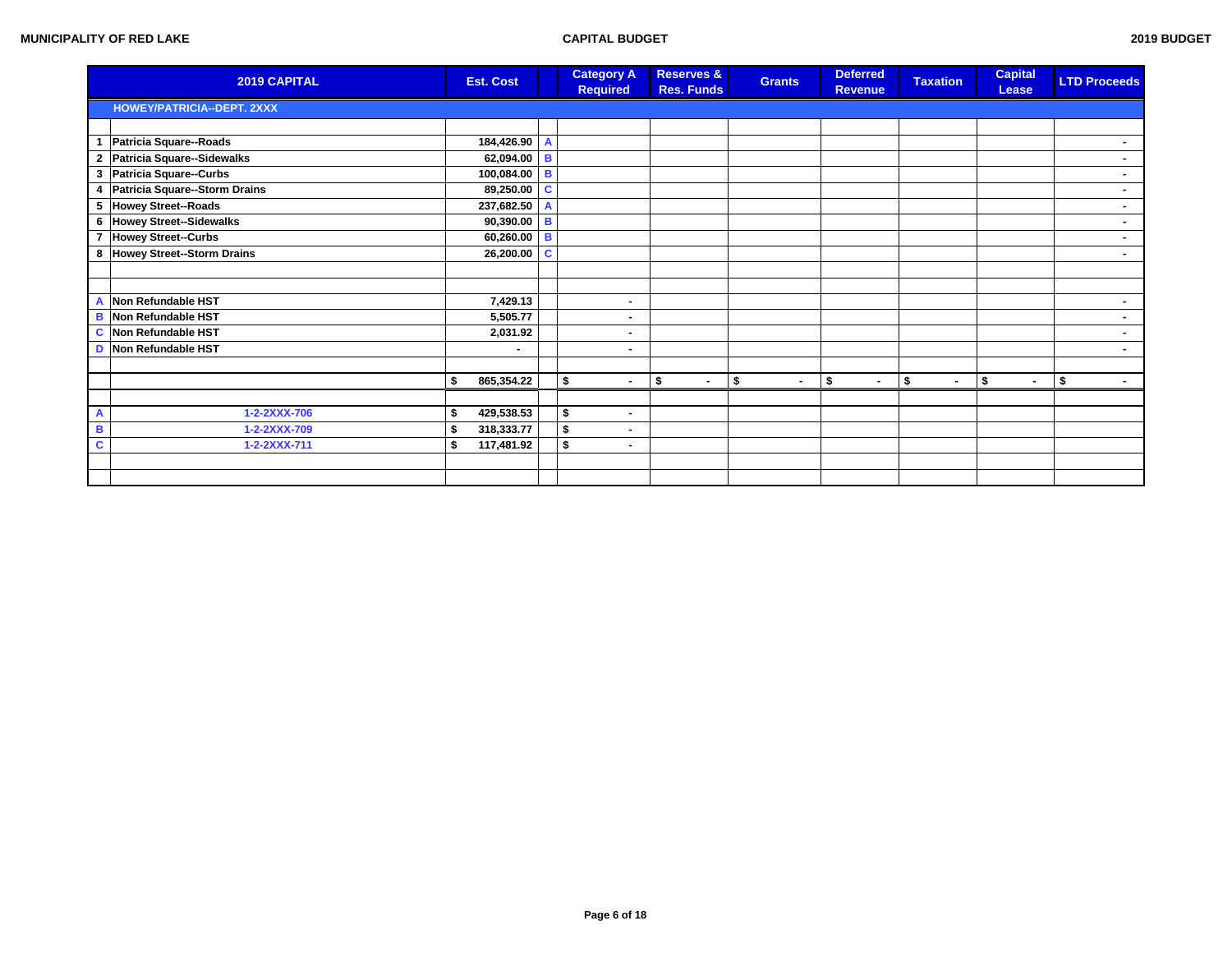| 2019 CAPITAL                                                                    | <b>Est. Cost</b> |                | <b>Category A</b><br><b>Required</b> | <b>Reserves &amp;</b><br><b>Res. Funds</b> | <b>Grants</b>       | <b>Deferred</b><br><b>Revenue</b> | <b>Taxation</b> | <b>Capital</b><br>Lease | <b>LTD Proceeds</b> |
|---------------------------------------------------------------------------------|------------------|----------------|--------------------------------------|--------------------------------------------|---------------------|-----------------------------------|-----------------|-------------------------|---------------------|
| <b>SANITARY SEWER--DEPT. 2400</b>                                               |                  |                |                                      |                                            |                     |                                   |                 |                         |                     |
|                                                                                 |                  |                |                                      |                                            |                     |                                   |                 |                         |                     |
| 1   RL--Force main Replacement and LS # 1 Upgrade Detailed Eng D                | 300,000.00       | $\overline{B}$ |                                      |                                            |                     |                                   |                 |                         |                     |
| <b>RL--WSER Detailed Engineering Design</b><br>$\mathbf{2}$                     | 121,000.00       | D              | 121,000.00                           |                                            |                     |                                   |                 |                         | 121,000.00          |
| RL--Lift Station #1 - Generator Replacement<br>3                                | 65,000.00        | B              |                                      |                                            |                     |                                   |                 |                         |                     |
| RL--Grit Channel Building Frame and Roof Replacement<br>$\overline{\mathbf{4}}$ | 40,000.00        | $\mathsf{A}$   | 40,000.00                            | 40,000.00                                  |                     |                                   |                 |                         |                     |
| 5 RL--Flygt - 3 HP, 600V Submersible Pump                                       | 6,000.00         | B              |                                      |                                            |                     |                                   |                 |                         |                     |
| RL--Influent - Sliding Sluice Gates - Both Plants<br>6                          | 6,000.00         | B              | 6,000.00                             |                                            |                     |                                   |                 |                         | 6,000.00            |
| <b>RL--Office Floor Refurbishment</b><br>$\overline{7}$                         | 10,000.00        | A              | 10,000.00                            |                                            |                     |                                   |                 |                         | 10,000.00           |
| BT--Flygt - 5 HP, 600V Submersible Pump<br>8                                    | 10,000.00        | B              | 10,000.00                            |                                            |                     |                                   |                 |                         | 10,000.00           |
| <b>BT--Clarifier Scum Box Refurbishment</b><br>9                                | 10,000.00        | B              | 10,000.00                            |                                            |                     |                                   |                 |                         | 10,000.00           |
| 10 COCH--Flygt - 50 HP, 600V Submersible Pump                                   | 55,000.00        | B              | 55,000.00                            | 55,000.00                                  |                     |                                   |                 |                         |                     |
| 11 COCH--Lift Station - Main Isolation Valve Replacement                        | 10,000.00        | B              | 10,000.00                            |                                            |                     |                                   |                 |                         | 10,000.00           |
| 12 COCH--Lagoon Dredging or Excavating                                          | 48,000.00        | D              |                                      |                                            |                     |                                   |                 |                         |                     |
| 13 RL STP--Effluent Composite Sampler                                           | 10,000.00        | B              |                                      |                                            |                     |                                   |                 |                         |                     |
| 14 BT STP--Miltronics Multiranger                                               | 5,000.00         | B              |                                      |                                            |                     |                                   |                 |                         |                     |
| 15 BT STP--Effluent Composite Sampler                                           | 10,000.00        | B              |                                      |                                            |                     |                                   |                 |                         |                     |
| 16 Coch. Lagoon--Road Repairs                                                   | 15,000.00        | C              |                                      |                                            |                     |                                   |                 |                         | $\blacksquare$      |
| 17 Waste Water Outfall Inspection                                               | 14,250.00        | B              |                                      |                                            |                     |                                   |                 |                         | $\blacksquare$      |
|                                                                                 |                  |                |                                      |                                            |                     |                                   |                 |                         | $\blacksquare$      |
|                                                                                 |                  |                |                                      |                                            |                     |                                   |                 |                         |                     |
|                                                                                 |                  |                |                                      |                                            |                     |                                   |                 |                         |                     |
| Non Refundable HST<br>A                                                         | 880.00           |                | 880.00                               | 704.00                                     |                     |                                   |                 |                         | 176.00              |
| Non Refundable HST<br>B                                                         | 8,822.00         |                | 1,601.60                             | 968.00                                     |                     |                                   |                 |                         | 633.60              |
| C<br>Non Refundable HST                                                         | 264.00           |                |                                      |                                            |                     |                                   |                 |                         |                     |
| Non Refundable HST<br>D                                                         | 2,974.40         |                | 2,129.60                             |                                            |                     |                                   |                 |                         | 2,129.60            |
|                                                                                 |                  |                |                                      |                                            |                     |                                   |                 |                         |                     |
|                                                                                 | 748,190.40<br>\$ |                | 266,611.20<br>\$                     | \$<br>96,672.00                            | 5<br>$\blacksquare$ | \$                                | \$              | \$                      | \$<br>169,939.20    |
|                                                                                 |                  |                |                                      |                                            |                     |                                   |                 |                         |                     |
| A<br>1-2-2400-700                                                               | 50,880.00<br>\$  |                | 50,880.00<br>\$                      |                                            |                     |                                   |                 |                         |                     |
| B<br>1-2-2400-705                                                               | 510,072.00<br>\$ |                | \$<br>92,601.60                      |                                            |                     |                                   |                 |                         |                     |
| $\mathbf c$<br>1-2-2400-706                                                     | 15,264.00<br>\$  |                | \$                                   |                                            |                     |                                   |                 |                         |                     |
| D<br>1-2-2400-720                                                               | 171,974.40<br>\$ |                | \$<br>123,129.60                     |                                            |                     |                                   |                 |                         |                     |
|                                                                                 |                  |                |                                      |                                            |                     |                                   |                 |                         |                     |
|                                                                                 |                  |                |                                      |                                            |                     |                                   |                 |                         |                     |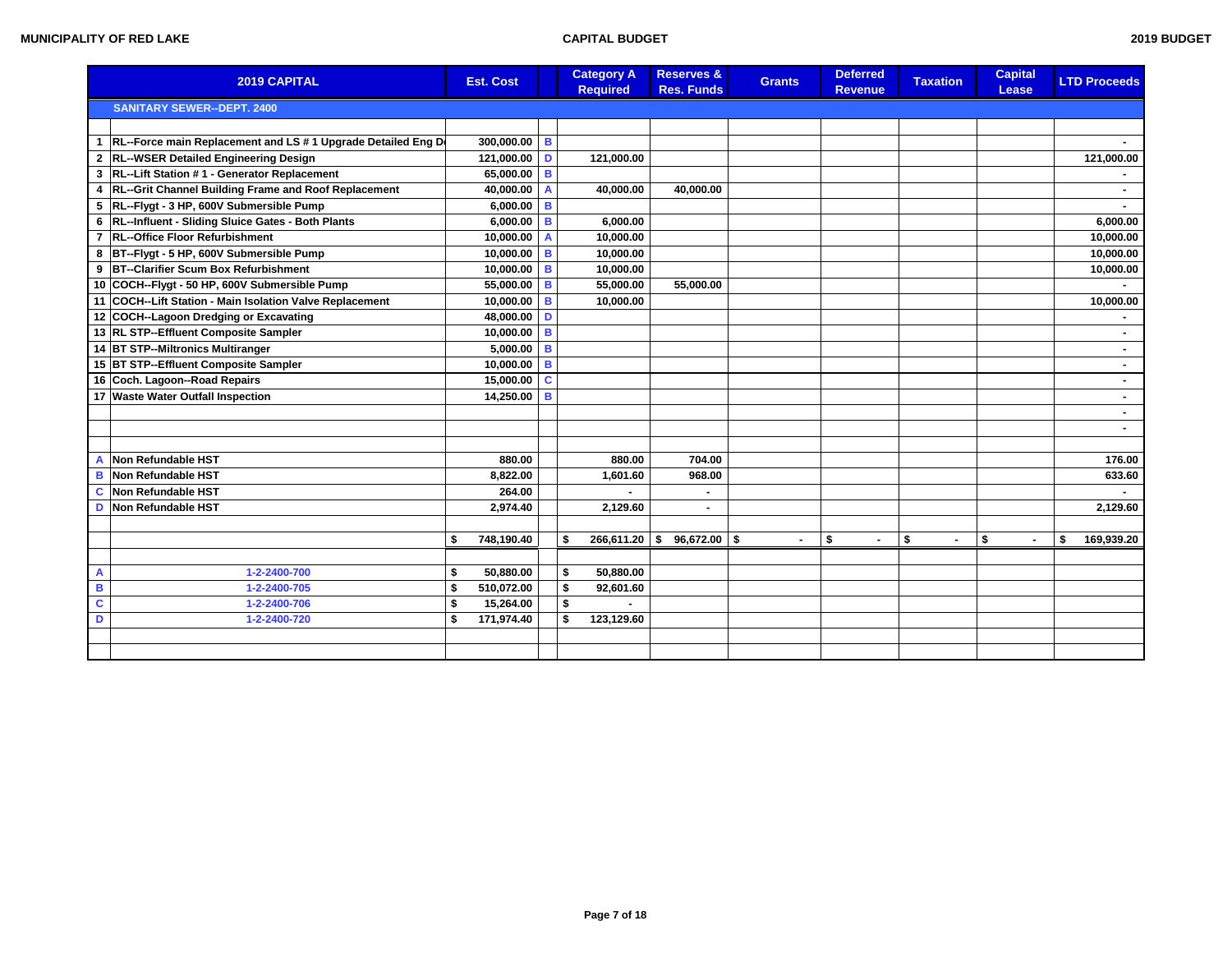|                | 2019 CAPITAL                                         | <b>Est. Cost</b> |   | <b>Category A</b><br><b>Required</b> | <b>Reserves &amp;</b><br><b>Res. Funds</b> | <b>Grants</b>  | <b>Deferred</b><br><b>Revenue</b> | <b>Taxation</b>      | <b>Capital</b><br>Lease | <b>LTD Proceeds</b> |
|----------------|------------------------------------------------------|------------------|---|--------------------------------------|--------------------------------------------|----------------|-----------------------------------|----------------------|-------------------------|---------------------|
|                | <b>WATER TREATMENT PLANT--DEPT. 2405</b>             |                  |   |                                      |                                            |                |                                   |                      |                         |                     |
|                |                                                      |                  |   |                                      |                                            |                |                                   |                      |                         |                     |
|                | 1 RL--Transfer Switch and Power Monitor              | 15,000.00        | B |                                      |                                            |                |                                   |                      |                         |                     |
|                | 2 RL--Natural Gas Conversion (Old Plant)             | 12,500.00        | B | 12,500.00                            | 12,500.00                                  |                |                                   |                      |                         |                     |
|                | 3 RL--Air Scour Blower                               | 7,500.00         | B | 7,500.00                             |                                            |                |                                   |                      |                         | 7,500.00            |
|                | 4 RL--Sludge Pump                                    | 5,500.00         | B |                                      |                                            |                |                                   |                      |                         |                     |
|                | 5 RL--Flow Meter                                     | 6,000.00         | B |                                      |                                            |                |                                   |                      |                         |                     |
|                | 6 Coch--Hach Spectrometer                            | 5,500.00         | B | 5,500.00                             |                                            |                |                                   |                      |                         | 5,500.00            |
| $\overline{7}$ | Madsen--Linin Mixer                                  | 5,000.00         | B |                                      |                                            |                |                                   |                      |                         |                     |
|                | 8 Madsen--Distribution Header Replacement            | 125,000.00       | B | 125,000.00                           | 125,000.00                                 |                |                                   |                      |                         |                     |
|                | 9   Madsen--RWPS Isolation Valve and PTTW Flow Meter | 12,000.00        |   | 12,000.00                            |                                            |                |                                   |                      |                         | 12,000.00           |
|                | 10 Water Intake Inspections                          | 14,250.00        | B |                                      |                                            |                |                                   |                      |                         |                     |
|                |                                                      |                  |   |                                      |                                            |                |                                   |                      |                         |                     |
|                |                                                      |                  |   |                                      |                                            |                |                                   |                      |                         |                     |
|                |                                                      |                  |   |                                      |                                            |                |                                   |                      |                         |                     |
|                |                                                      |                  |   |                                      |                                            |                |                                   |                      |                         |                     |
|                | A Non Refundable HST                                 | 211.20           |   | 211.20                               |                                            |                |                                   |                      |                         | 211.20              |
| в              | Non Refundable HST                                   | 3,454.00         |   | 2,648.80                             | 2,420.00                                   |                |                                   |                      |                         | 228.80              |
|                | <b>C</b> Non Refundable HST                          |                  |   |                                      |                                            |                |                                   |                      |                         |                     |
|                |                                                      |                  |   |                                      |                                            |                |                                   |                      |                         |                     |
|                |                                                      | 211,915.20<br>\$ |   | \$                                   | $165,360.00$ \$ 139,920.00 \$              | $\blacksquare$ | \$<br>$\blacksquare$              | \$<br>$\blacksquare$ | \$<br>$\blacksquare$    | \$<br>25,440.00     |
|                |                                                      |                  |   |                                      |                                            |                |                                   |                      |                         |                     |
| A              | 1-2-2405-700                                         | 12,211.20        |   | \$<br>12,211.20                      |                                            |                |                                   |                      |                         |                     |
| B              | 1-2-2405-705                                         | 199,704.00       |   | \$<br>153,148.80                     |                                            |                |                                   |                      |                         |                     |
| C              | 1-2-2405-712                                         | $\blacksquare$   |   | \$<br>$\blacksquare$                 |                                            |                |                                   |                      |                         |                     |
|                |                                                      |                  |   |                                      |                                            |                |                                   |                      |                         |                     |
|                |                                                      |                  |   |                                      |                                            |                |                                   |                      |                         |                     |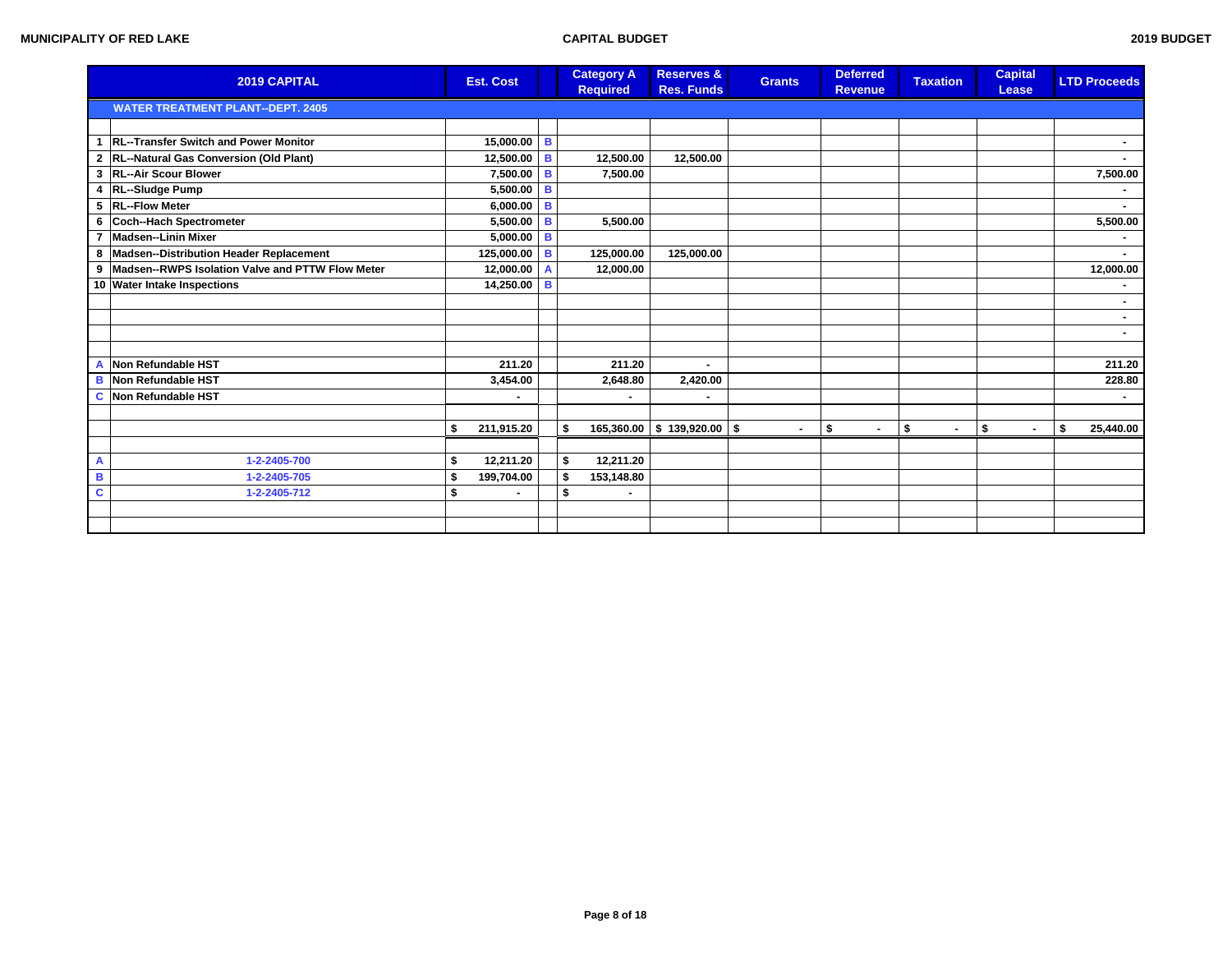|    | 2019 CAPITAL                                | <b>Est. Cost</b> |   | <b>Category A</b><br><b>Required</b> | <b>Reserves &amp;</b><br><b>Res. Funds</b> | <b>Grants</b>  | <b>Deferred</b><br><b>Revenue</b> | <b>Taxation</b>                | <b>Capital</b><br>Lease | <b>LTD Proceeds</b> |        |
|----|---------------------------------------------|------------------|---|--------------------------------------|--------------------------------------------|----------------|-----------------------------------|--------------------------------|-------------------------|---------------------|--------|
|    | <b>WASTE TRANSFER SITE--DEPT. 2415</b>      |                  |   |                                      |                                            |                |                                   |                                |                         |                     |        |
|    |                                             |                  |   |                                      |                                            |                |                                   |                                |                         |                     |        |
| 1  | Cylinder replacement for compacting trailer | $20,000.00$ B    |   | 20,000.00                            |                                            |                |                                   |                                |                         | 20,000.00           |        |
|    | 2 Cylinder pare for compacting trailer      | $20,000.00$ B    |   | 20,000.00                            |                                            |                |                                   |                                |                         | 20,000.00           |        |
|    | 3 ATV for landfill                          | 7,497.50 B       |   |                                      |                                            |                |                                   |                                |                         |                     |        |
|    | 4   Fencing for Landfill (2018 carryover)   | 50,498.88 B      |   | 50,498.88                            | 50,498.88                                  |                |                                   |                                |                         |                     |        |
|    | 5 Scale house Landfill (2018 carryover)     | 2,000.00         | A | 2,000.00                             | 2,000.00                                   |                |                                   |                                |                         |                     | $\sim$ |
|    |                                             |                  |   |                                      |                                            |                |                                   |                                |                         |                     |        |
| Α  | Non Refundable HST                          | 35.20            |   | 35.20                                | 35.20                                      |                |                                   |                                |                         |                     | ٠.     |
|    | <b>B</b> Non Refundable HST                 | 1,724.74         |   | 1,592.78                             | 888.78                                     |                |                                   |                                |                         | 704.00              |        |
|    | <b>C</b> Non Refundable HST                 | ۰                |   | ۰                                    |                                            |                |                                   |                                |                         |                     |        |
| D  | Non Refundable HST                          | $\blacksquare$   |   | $\sim$                               | $\sim$                                     |                |                                   |                                |                         |                     | $\sim$ |
|    |                                             |                  |   |                                      |                                            |                |                                   |                                |                         |                     |        |
|    |                                             | 101,756.32       |   | -\$<br>94,126.87                     | \$<br>$53,422.87$ \$                       | $\blacksquare$ | \$<br>$\blacksquare$              | \$<br>$\overline{\phantom{a}}$ | \$<br>$\blacksquare$    | \$<br>40,704.00     |        |
|    |                                             |                  |   |                                      |                                            |                |                                   |                                |                         |                     |        |
| A  | 1-2-2415-700                                | 2,035.20         |   | \$<br>2,035.20                       | 2,035.20                                   |                |                                   |                                |                         |                     |        |
| B  | 1-2-2415-705                                | 99,721.12        |   | 92,091.67<br>S                       | 51,387.67                                  |                |                                   |                                |                         |                     |        |
| C. | 1-2-2415-716                                | $\blacksquare$   |   | S<br>$\blacksquare$                  | S                                          |                |                                   |                                |                         |                     |        |
| D  | 1-2-2415-720                                | \$<br>۰.         |   | \$<br>$\sim$                         | \$<br>۰.                                   |                |                                   |                                |                         |                     |        |
|    |                                             |                  |   |                                      |                                            |                |                                   |                                |                         |                     |        |
|    |                                             |                  |   |                                      |                                            |                |                                   |                                |                         |                     |        |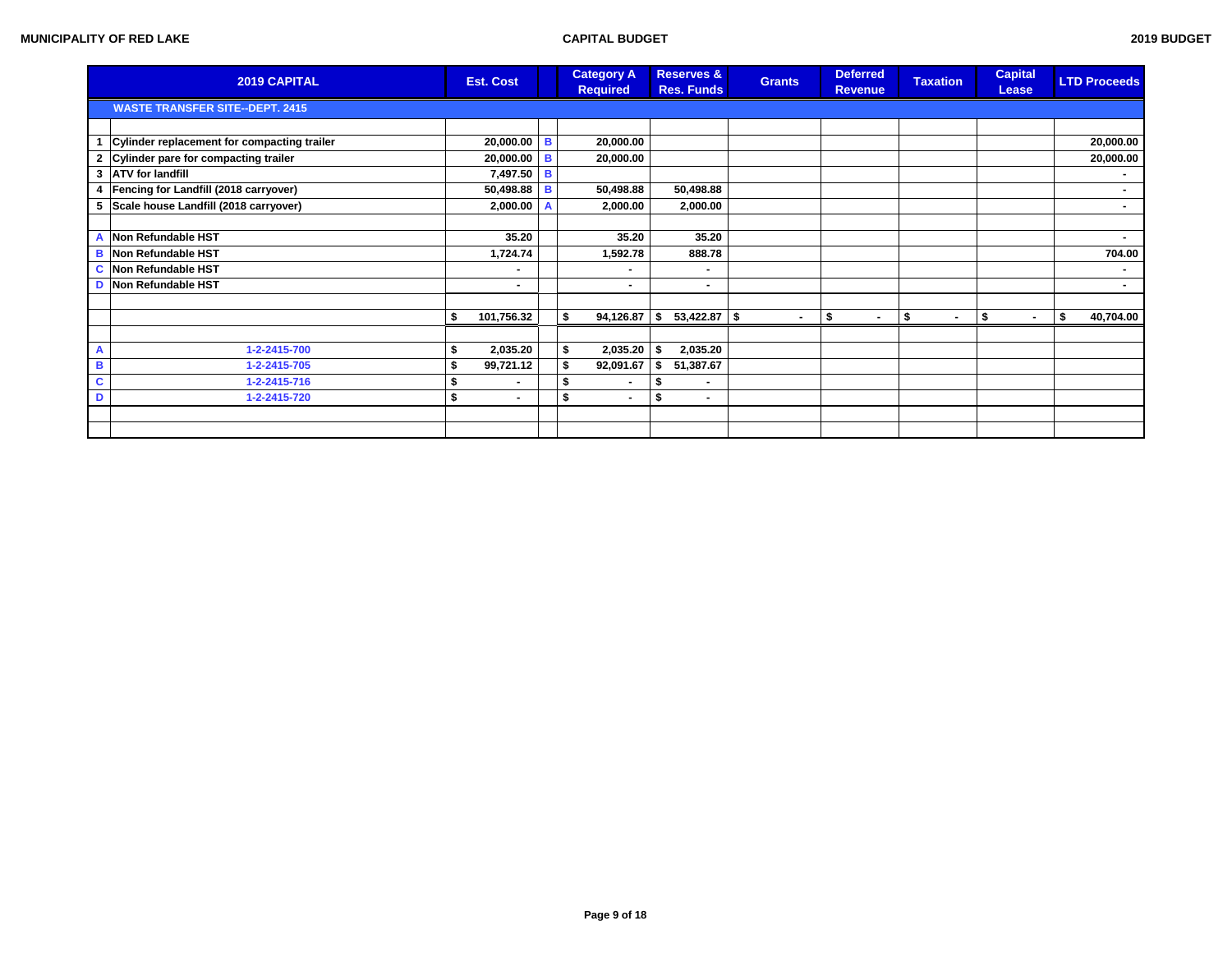|   | 2019 CAPITAL                                     | <b>Est. Cost</b> |          | <b>Category A</b><br><b>Required</b> | <b>Reserves &amp;</b><br><b>Res. Funds</b> | <b>Grants</b>          | <b>Deferred</b><br><b>Revenue</b> | <b>Taxation</b> | <b>Capital</b><br>Lease  | <b>LTD Proceeds</b> |
|---|--------------------------------------------------|------------------|----------|--------------------------------------|--------------------------------------------|------------------------|-----------------------------------|-----------------|--------------------------|---------------------|
|   | DAY CARE--DEPT. 2615                             |                  |          |                                      |                                            |                        |                                   |                 |                          |                     |
|   |                                                  |                  |          |                                      |                                            |                        |                                   |                 |                          |                     |
|   | RL Centre--Playground erosion correction         | 5,000.00         | <b>B</b> |                                      |                                            |                        |                                   |                 |                          | $\blacksquare$      |
|   | 2 RL Centre--Blinds                              | 675.00           |          |                                      |                                            |                        |                                   |                 |                          |                     |
|   | 3 RL Centre--Computer Upgrade (Clerk's Computer) | 750.00           | c.       |                                      |                                            |                        |                                   |                 |                          | ٠.                  |
|   |                                                  |                  |          |                                      |                                            |                        |                                   |                 |                          |                     |
| Α | Non Refundable HST                               | 11.88            |          | $\blacksquare$                       |                                            |                        |                                   |                 |                          | $\blacksquare$      |
| B | Non Refundable HST                               | 88.00            |          | $\blacksquare$                       |                                            |                        |                                   |                 |                          |                     |
|   |                                                  |                  |          |                                      |                                            |                        |                                   |                 |                          |                     |
|   |                                                  | 6,524.88         |          | $\blacksquare$                       | а                                          | $\blacksquare$<br>- 35 | - 55<br>$\blacksquare$            | $\blacksquare$  | $\overline{\phantom{a}}$ |                     |
|   |                                                  |                  |          |                                      |                                            |                        |                                   |                 |                          |                     |
| А | 1-2-2615-700                                     | 686.88           |          | $\blacksquare$                       |                                            |                        |                                   |                 |                          |                     |
| в | 1-2-2615-712                                     | 5,088.00         |          | \$<br>$\blacksquare$                 |                                            |                        |                                   |                 |                          |                     |
| C | 1-2-2615-720                                     | 750.00           |          | \$<br>$\sim$                         |                                            |                        |                                   |                 |                          |                     |
|   |                                                  |                  |          |                                      |                                            |                        |                                   |                 |                          |                     |
|   |                                                  |                  |          |                                      |                                            |                        |                                   |                 |                          |                     |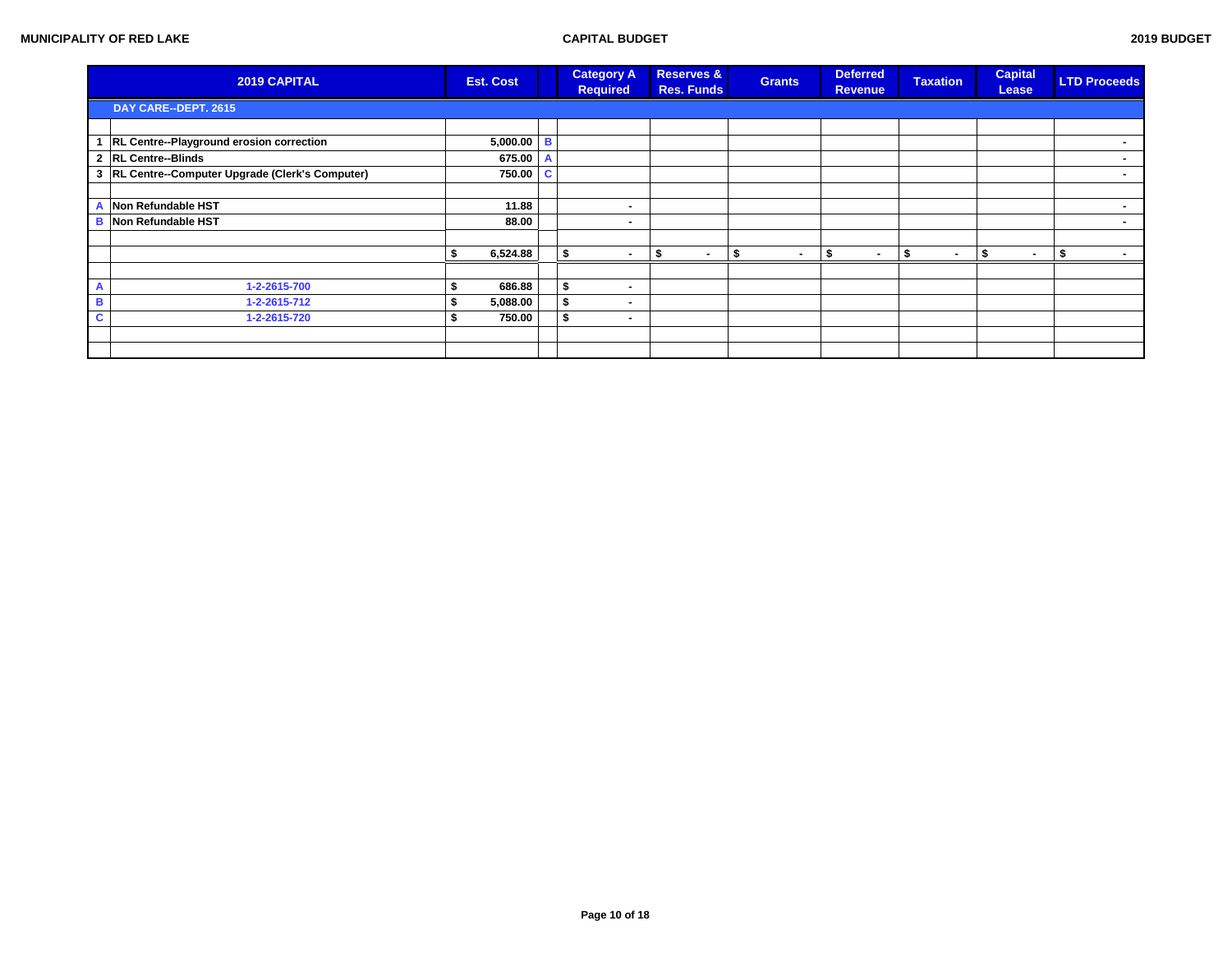|                         | 2019 CAPITAL                                  |    | <b>Est. Cost</b>  |    | <b>Category A</b><br><b>Required</b> | <b>Reserves &amp;</b><br><b>Res. Funds</b> | <b>Grants</b>        | <b>Deferred</b><br><b>Revenue</b> | <b>Taxation</b>      | <b>Capital</b><br>Lease | <b>LTD Proceeds</b> |
|-------------------------|-----------------------------------------------|----|-------------------|----|--------------------------------------|--------------------------------------------|----------------------|-----------------------------------|----------------------|-------------------------|---------------------|
|                         | <b>FACILITIES--DEPT. 2750</b>                 |    |                   |    |                                      |                                            |                      |                                   |                      |                         |                     |
|                         |                                               |    |                   |    |                                      |                                            |                      |                                   |                      |                         |                     |
| $\mathbf{1}$            | <b>Town Signage</b>                           |    | 4,000.00 $\mid$ C |    |                                      |                                            |                      |                                   |                      |                         |                     |
|                         | 2 Wildlife Signage                            |    | $6,000.00$ C      |    | 6,000.00                             |                                            |                      |                                   |                      |                         | 6,000.00            |
| $\mathbf 3$             | LED Lighting-Various                          |    | 106,325.00 A      |    |                                      |                                            |                      |                                   |                      |                         |                     |
| 4                       | Trailer                                       |    | $6,605.00$ B      |    |                                      |                                            |                      |                                   |                      |                         | $\blacksquare$      |
| $\overline{\mathbf{5}}$ |                                               |    |                   |    |                                      |                                            |                      |                                   |                      |                         | $\blacksquare$      |
|                         |                                               |    |                   |    |                                      |                                            |                      |                                   |                      |                         |                     |
| A                       | Non Refundable HST                            |    | 1,871.32          |    | $\blacksquare$                       |                                            |                      |                                   |                      |                         | $\sim$              |
| B                       | <b>Non Refundable HST</b>                     |    | 116.25            |    | $\blacksquare$                       |                                            |                      |                                   |                      |                         | ۰.                  |
| C                       | <b>Non Refundable HST</b>                     |    | 176.00            |    | 105.60                               |                                            |                      |                                   |                      |                         | 105.60              |
|                         |                                               |    |                   |    |                                      |                                            |                      |                                   |                      |                         |                     |
|                         |                                               | \$ | 125,093.57        | \$ | $6,105.60$ \$                        |                                            | \$<br>$\blacksquare$ | \$<br>$\blacksquare$              | \$<br>$\blacksquare$ | \$                      | \$<br>6,105.60      |
|                         |                                               |    |                   |    |                                      |                                            |                      |                                   |                      |                         |                     |
| A                       | 1-2-2750-700                                  | S  | 108,196.32        | \$ | $\blacksquare$                       |                                            |                      |                                   |                      |                         |                     |
| В                       | 1-2-2750-705                                  | \$ | 6,721.25          | \$ | $\blacksquare$                       |                                            |                      |                                   |                      |                         |                     |
| $\mathbf{c}$            | 1-2-2750-710                                  | \$ | 10,176.00         | \$ | 6,105.60                             |                                            |                      |                                   |                      |                         |                     |
|                         |                                               |    |                   |    |                                      |                                            |                      |                                   |                      |                         |                     |
|                         |                                               |    |                   |    |                                      |                                            |                      |                                   |                      |                         |                     |
|                         | <b>PARKS--DEPT. 2751</b>                      |    |                   |    |                                      |                                            |                      |                                   |                      |                         |                     |
|                         |                                               |    |                   |    |                                      |                                            |                      |                                   |                      |                         |                     |
| $\mathbf{1}$            | Concrete Work (Town Square/Norseman Park)     |    | 12,000.00 B       |    | 12,000.00                            | 12,000.00                                  |                      |                                   |                      |                         |                     |
| $\mathbf{2}$            | Park Safety/Surveillance Package              |    | $3,600.00$ A      |    | 3,600.00                             |                                            |                      |                                   |                      |                         | 3,600.00            |
|                         | 3 Centennial Park Upgrades (P. Vinet Signage) |    | 10,000.00 $ C$    |    | 10,000.00                            | 10,000.00                                  |                      |                                   |                      |                         | ۰.                  |
|                         |                                               |    |                   |    |                                      |                                            |                      |                                   |                      |                         |                     |
|                         |                                               |    |                   |    |                                      |                                            |                      |                                   |                      |                         |                     |
| A                       | Non Refundable HST                            |    | 63.36             |    | 63.36                                |                                            |                      |                                   |                      |                         | 63.36               |
| в                       | Non Refundable HST                            |    | 211.20            |    | 211.20                               | 211.20                                     |                      |                                   |                      |                         | $\sim$              |
| <b>C</b>                | Non Refundable HST                            |    | 176.00            |    | 176.00                               | 176.00                                     |                      |                                   |                      |                         | ۰.                  |
|                         |                                               |    |                   |    |                                      |                                            |                      |                                   |                      |                         |                     |
|                         |                                               | \$ | 26,050.56         | \$ | $26,050.56$ \$                       | $22,387.20$ \$                             | $\sim$               | \$<br>$\blacksquare$              | \$<br>$\blacksquare$ | \$<br>$\blacksquare$    | \$<br>3,663.36      |
|                         |                                               |    |                   |    |                                      |                                            |                      |                                   |                      |                         |                     |
| A                       | 1-2-2751-705                                  | \$ | 3,663.36          | \$ | $3,663.36$ \$                        | $\sim$                                     |                      |                                   |                      |                         |                     |
| B                       | 1-2-2751-720                                  | \$ | 12,211.20         | \$ |                                      | $12,211.20$ \$ 12,211.20                   |                      |                                   |                      |                         |                     |
| $\mathbf c$             | 1-2-2751-710                                  | \$ | 10,176.00         | \$ |                                      | $10,176.00$ \$ 10,176.00                   |                      |                                   |                      |                         |                     |
|                         |                                               |    |                   |    |                                      |                                            |                      |                                   |                      |                         |                     |
|                         |                                               |    |                   |    |                                      |                                            |                      |                                   |                      |                         |                     |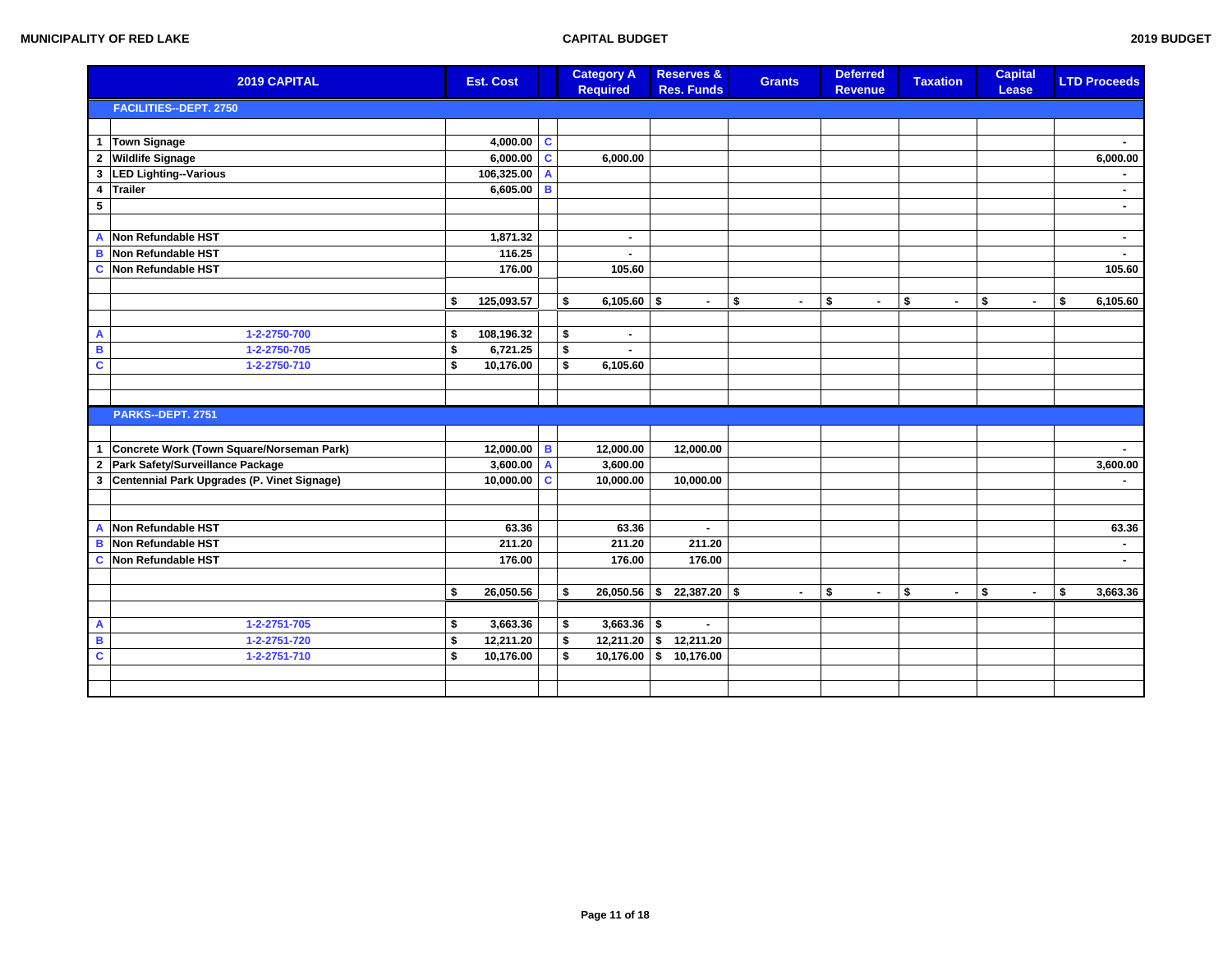| 2019 BUDGET |
|-------------|
|             |

|                         | 2019 CAPITAL                                            | <b>Est. Cost</b> |              | <b>Category A</b><br><b>Required</b> |    | <b>Reserves &amp;</b><br><b>Res. Funds</b> | <b>Grants</b>  | <b>Deferred</b><br><b>Revenue</b> | <b>Taxation</b>      | <b>Capital</b><br>Lease |                | <b>LTD Proceeds</b>      |
|-------------------------|---------------------------------------------------------|------------------|--------------|--------------------------------------|----|--------------------------------------------|----------------|-----------------------------------|----------------------|-------------------------|----------------|--------------------------|
|                         | <b>MUNICIPAL OFFICE--DEPT. 2754</b>                     |                  |              |                                      |    |                                            |                |                                   |                      |                         |                |                          |
|                         |                                                         |                  |              |                                      |    |                                            |                |                                   |                      |                         |                |                          |
| $\mathbf{1}$            | Paint Lobby, Bathrooms, Council Chambers, Conference Rm | $5,593.50$ A     |              |                                      |    |                                            |                |                                   |                      |                         |                |                          |
| $\mathbf{2}$            | Remove Paving Stones/Pour Concrete                      | 7,500.00 D       |              | 7,500.00                             |    |                                            |                |                                   |                      |                         |                | 7,500.00                 |
| 3                       | <b>Repair/Resink Exterior Lights</b>                    | 2,000.00         | B            |                                      |    |                                            |                |                                   |                      |                         |                |                          |
| 4                       | <b>Repair/Paint Siding</b>                              | 29,639.41        | $\mathbf{A}$ |                                      |    |                                            |                |                                   |                      |                         |                | $\sim$                   |
|                         | 5 Roof (Shingles)                                       | 33,052.50        | $\mathsf{A}$ | 33,052.50                            |    | 33,052.50                                  |                |                                   |                      |                         |                | $\sim$                   |
|                         |                                                         |                  |              |                                      |    |                                            |                |                                   |                      |                         |                |                          |
|                         |                                                         |                  |              |                                      |    |                                            |                |                                   |                      |                         |                |                          |
| $\overline{A}$          | Non Refundable HST                                      | 1,201.82         |              | 581.72                               |    | 581.72                                     |                |                                   |                      |                         |                |                          |
| B                       | Non Refundable HST                                      | 35.20            |              | $\blacksquare$                       |    | ٠                                          |                |                                   |                      |                         |                | $\sim$                   |
| $\mathbf c$             | Non Refundable HST                                      |                  |              |                                      |    | $\blacksquare$                             |                |                                   |                      |                         |                |                          |
| D                       | Non Refundable HST                                      | 132.00           |              | 132.00                               |    | ٠                                          |                |                                   |                      |                         |                | 132.00                   |
|                         |                                                         |                  |              |                                      |    |                                            |                |                                   |                      |                         |                |                          |
|                         |                                                         | 79,154.43<br>\$  |              | \$<br>41,266.22                      | \$ | $33,634.22$ \$                             | $\blacksquare$ | \$                                | \$<br>$\blacksquare$ | \$                      | $\blacksquare$ | \$<br>7,632.00           |
|                         |                                                         |                  |              |                                      |    |                                            |                |                                   |                      |                         |                |                          |
| $\overline{A}$          | 1-2-2754-700                                            | 69,487.23<br>\$  |              | \$<br>33,634.22                      | \$ | 33,634.22                                  |                |                                   |                      |                         |                |                          |
| $\overline{\mathbf{B}}$ | 1-2-2754-703                                            | 2,035.20<br>\$   |              | \$<br>$\blacksquare$                 | \$ |                                            |                |                                   |                      |                         |                |                          |
| $\overline{\mathbf{c}}$ | 1-2-2754-705                                            | \$               |              | \$                                   | \$ | $\blacksquare$                             |                |                                   |                      |                         |                |                          |
| D                       | 1-2-2754-709                                            | \$<br>7,632.00   |              | \$<br>7,632.00                       | \$ | ۰.                                         |                |                                   |                      |                         |                |                          |
|                         |                                                         |                  |              |                                      |    |                                            |                |                                   |                      |                         |                |                          |
|                         |                                                         |                  |              |                                      |    |                                            |                |                                   |                      |                         |                |                          |
|                         | <b>BEACHES--DEPT. 2755</b>                              |                  |              |                                      |    |                                            |                |                                   |                      |                         |                |                          |
|                         |                                                         |                  |              |                                      |    |                                            |                |                                   |                      |                         |                |                          |
| $\mathbf{1}$            | Kinsmen Beach Multi-Use Equipment (20K-60K)             | $60,000.00$ A    |              |                                      |    |                                            |                |                                   |                      |                         |                | $\sim$                   |
| $\overline{\mathbf{2}}$ |                                                         |                  |              |                                      |    |                                            |                |                                   |                      |                         |                | $\overline{\phantom{0}}$ |
|                         |                                                         |                  |              |                                      |    |                                            |                |                                   |                      |                         |                |                          |
|                         |                                                         |                  |              |                                      |    |                                            |                |                                   |                      |                         |                |                          |
|                         | A Non Refundable HST                                    | 1,056.00         |              | $\blacksquare$                       |    |                                            |                |                                   |                      |                         |                | $\blacksquare$           |
|                         |                                                         |                  |              |                                      |    |                                            |                |                                   |                      |                         |                |                          |
|                         |                                                         | \$<br>61,056.00  |              | \$<br>$\blacksquare$                 | \$ | $\sim$                                     | \$<br>$\sim$   | \$<br>$\blacksquare$              | \$<br>$\sim$         | \$                      | $\blacksquare$ | \$<br>$\sim$             |
|                         | 1-2-2755-705                                            |                  |              |                                      |    |                                            |                |                                   |                      |                         |                |                          |
| $\overline{\mathsf{A}}$ |                                                         |                  |              | $\blacksquare$                       |    |                                            |                |                                   |                      |                         |                |                          |
|                         |                                                         |                  |              |                                      |    |                                            |                |                                   |                      |                         |                |                          |
|                         |                                                         |                  |              |                                      |    |                                            |                |                                   |                      |                         |                |                          |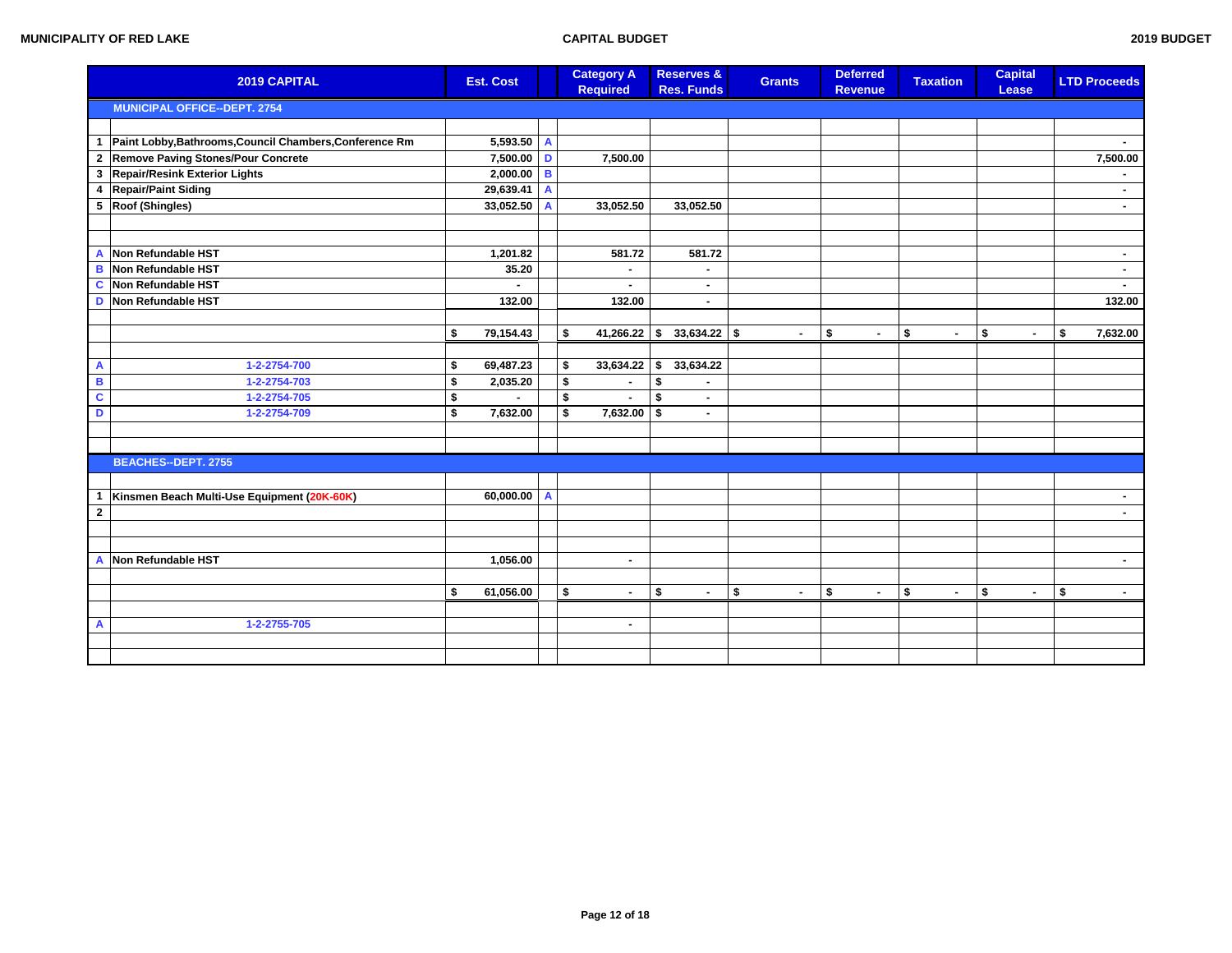| 2019 BUDGET |
|-------------|
|             |

|   | 2019 CAPITAL                          | <b>Est. Cost</b>   |   | <b>Category A</b><br><b>Required</b> | <b>Reserves &amp;</b><br><b>Res. Funds</b> | <b>Grants</b>   | <b>Deferred</b><br><b>Revenue</b> | <b>Taxation</b>      | <b>Capital</b><br>Lease | <b>LTD Proceeds</b> |
|---|---------------------------------------|--------------------|---|--------------------------------------|--------------------------------------------|-----------------|-----------------------------------|----------------------|-------------------------|---------------------|
|   | <b>RECREATION CLUSTER--DEPT. 2757</b> |                    |   |                                      |                                            |                 |                                   |                      |                         |                     |
|   |                                       |                    |   |                                      |                                            |                 |                                   |                      |                         |                     |
|   | <b>Market Pavilion</b>                | 800,000.00         |   | 800,000.00                           |                                            | 800,000.00      |                                   |                      |                         |                     |
| 2 | Paving                                | $96,000.00$ B      |   | 96,000.00                            | 96,000.00                                  |                 |                                   |                      |                         |                     |
|   | 3 Storm Drains                        | 70,000.00          | C | 109,047.00                           | 109,047.00                                 |                 |                                   |                      |                         |                     |
|   | 4 Grounds                             | 39,785.00          | D | 39,785.00                            | 39,785.00                                  |                 |                                   |                      |                         |                     |
| 5 |                                       |                    |   |                                      |                                            |                 |                                   |                      |                         |                     |
|   |                                       |                    |   |                                      |                                            |                 |                                   |                      |                         |                     |
|   | A Non Refundable HST                  | 14,080.00          |   | 14,080.00                            | 14,080.00                                  |                 |                                   |                      |                         | ۰.                  |
|   | <b>B</b> Non Refundable HST           | 1,689.60           |   | 1,689.60                             | 1,689.60                                   |                 |                                   |                      |                         | $\blacksquare$      |
|   | C Non Refundable HST                  | 1,232.00           |   | 1,919.23                             | 1,919.23                                   |                 |                                   |                      |                         |                     |
|   | D Non Refundable HST                  | 700.22             |   | 700.22                               | 700.22                                     |                 |                                   |                      |                         | $\blacksquare$      |
|   |                                       |                    |   |                                      |                                            |                 |                                   |                      |                         |                     |
|   |                                       | 1,023,486.82<br>\$ |   | \$                                   | $1,063,221.04$ \$ 263,221.04 \$            | $800,000.00$ \$ | $\sim$                            | \$<br>$\blacksquare$ | \$<br>$\sim$            | -\$<br>$\sim$       |
|   |                                       |                    |   |                                      |                                            |                 |                                   |                      |                         |                     |
| A | 1-2-2757-700                          | 814,080.00         |   | \$<br>814,080.00                     |                                            |                 |                                   |                      |                         |                     |
| в | 1-2-2757-706                          | 97,689.60          |   | 97,689.60<br>\$                      |                                            |                 |                                   |                      |                         |                     |
| C | 1-2-2757-711                          | 71,232.00          |   | 110,966.23<br>S.                     |                                            |                 |                                   |                      |                         |                     |
| D | 1-2-2784-720                          | 40,485.22<br>\$    |   | 40,485.22<br>\$                      |                                            |                 |                                   |                      |                         |                     |
|   |                                       |                    |   |                                      |                                            |                 |                                   |                      |                         |                     |
|   |                                       |                    |   |                                      |                                            |                 |                                   |                      |                         |                     |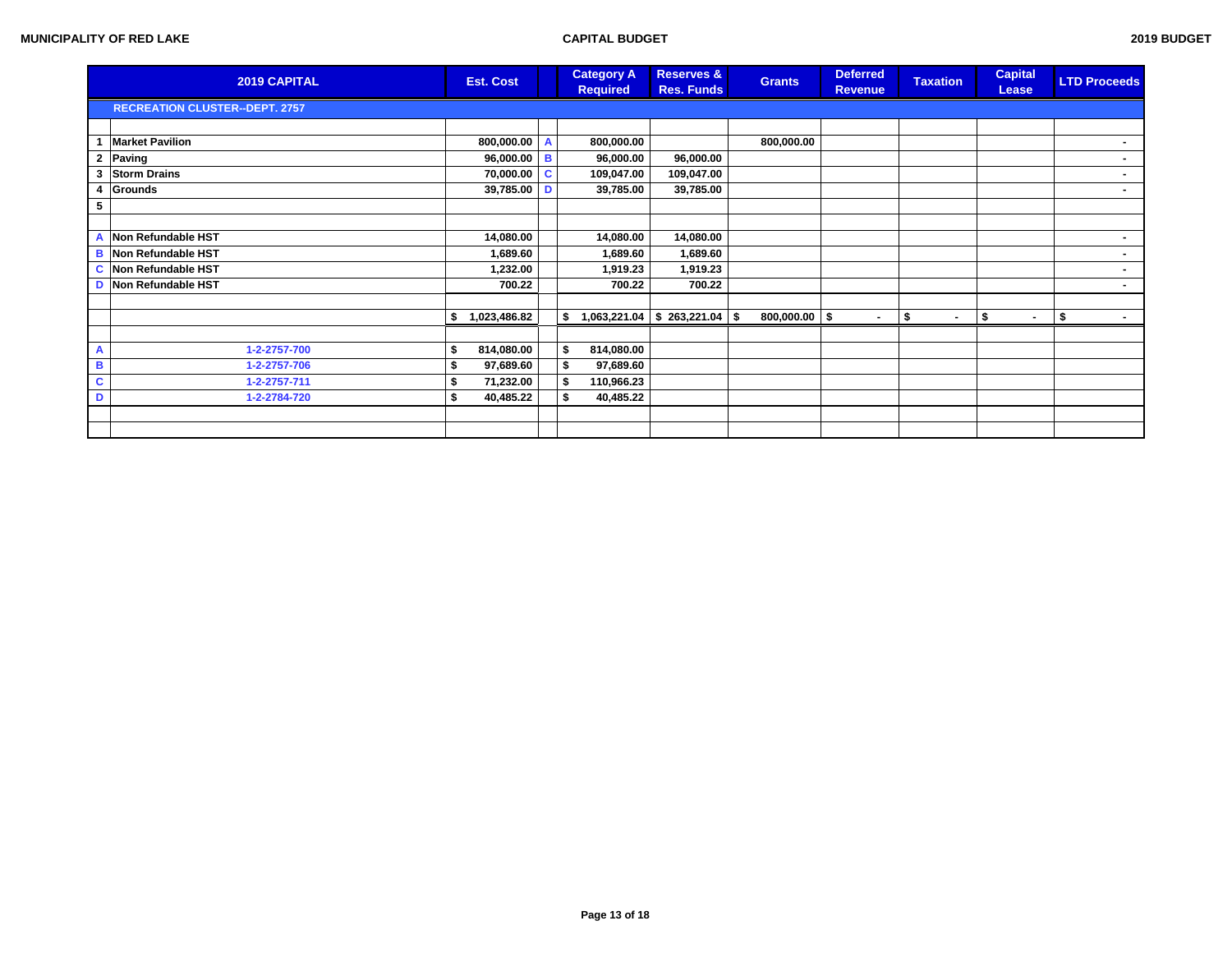|                     | 2019 CAPITAL                                             |          | <b>Est. Cost</b>           |                | <b>Category A</b><br><b>Required</b> | <b>Reserves &amp;</b><br><b>Res. Funds</b> | <b>Grants</b>        | <b>Deferred</b><br><b>Revenue</b> | <b>Taxation</b>      | <b>Capital</b><br>Lease | <b>LTD Proceeds</b> |
|---------------------|----------------------------------------------------------|----------|----------------------------|----------------|--------------------------------------|--------------------------------------------|----------------------|-----------------------------------|----------------------|-------------------------|---------------------|
|                     | REGIONAL EVENTS, ARTS & CULTURAL HUB (REACH)--DEPT. 2784 |          |                            |                |                                      |                                            |                      |                                   |                      |                         |                     |
|                     |                                                          |          |                            |                |                                      |                                            |                      |                                   |                      |                         |                     |
| $\mathbf{1}$        | Engineering                                              |          | 742,000.00 A               |                | 742,000.00                           |                                            | 369,500.00           |                                   |                      |                         | 372,500.00          |
| $\mathbf{2}$        |                                                          |          |                            |                |                                      |                                            |                      |                                   |                      |                         |                     |
| $\mathbf{A}$        | Non Refundable HST                                       |          | 13,059.20                  |                | 13,059.20                            |                                            |                      |                                   |                      |                         | 13,059.20           |
|                     |                                                          |          |                            |                |                                      |                                            |                      |                                   |                      |                         |                     |
|                     |                                                          | \$       | 755,059.20                 |                | 755,059.20<br>-\$                    | 5<br>$\sim$                                | \$<br>369,500.00     | -\$<br>$\sim$                     | \$<br>$\sim$         | \$<br>$\sim$            | \$<br>385,559.20    |
|                     |                                                          |          |                            |                |                                      |                                            |                      |                                   |                      |                         |                     |
| A                   | 1-2-2784-715                                             | \$       | 755,059.20                 |                | 755,059.20<br>\$                     |                                            |                      |                                   |                      |                         |                     |
|                     |                                                          |          |                            |                |                                      |                                            |                      |                                   |                      |                         |                     |
|                     | CEMETERY--DEPT. 2786                                     |          |                            |                |                                      |                                            |                      |                                   |                      |                         |                     |
|                     |                                                          |          |                            |                |                                      |                                            |                      |                                   |                      |                         |                     |
| 1                   | <b>Monument Lift</b>                                     |          | $6,500.00$ A               |                |                                      |                                            |                      |                                   |                      |                         | $\blacksquare$      |
| $\mathbf{2}$        | <b>Grounds Improvements</b>                              |          | 10,000.00                  | B              | 10,000.00                            |                                            |                      |                                   |                      |                         | 10,000.00           |
|                     |                                                          |          |                            |                |                                      |                                            |                      |                                   |                      |                         |                     |
| $\overline{A}$      | Non Refundable HST                                       |          | 114.40                     |                | $\blacksquare$                       |                                            |                      |                                   |                      |                         | $\sim$              |
| B                   | Non Refundable HST                                       |          | 176.00                     |                | 176.00                               |                                            |                      |                                   |                      |                         | 176.00              |
|                     |                                                          |          |                            |                |                                      |                                            |                      |                                   |                      |                         |                     |
|                     |                                                          | \$       | 16,790.40                  |                | 10,176.00<br>\$                      | \$<br>$\blacksquare$                       | \$<br>$\blacksquare$ | \$<br>$\blacksquare$              | \$<br>$\blacksquare$ | \$<br>$\sim$            | \$<br>10,176.00     |
| $\mathbf{A}$        | 1-2-2786-705                                             | \$       | 6,614.40                   |                | \$<br>$\blacksquare$                 |                                            |                      |                                   |                      |                         |                     |
| $\blacksquare$      | 1-2-2786-720                                             | \$       | 10,176.00                  |                | \$<br>10,176.00                      |                                            |                      |                                   |                      |                         |                     |
|                     |                                                          |          |                            |                |                                      |                                            |                      |                                   |                      |                         |                     |
|                     |                                                          |          |                            |                |                                      |                                            |                      |                                   |                      |                         |                     |
|                     | <b>COCHENOUR HALL--DEPT. 2788</b>                        |          |                            |                |                                      |                                            |                      |                                   |                      |                         |                     |
|                     |                                                          |          |                            |                |                                      |                                            |                      |                                   |                      |                         |                     |
| $\overline{1}$      | Interior Upgrades                                        |          | $4,000.00$ A               |                |                                      |                                            |                      |                                   |                      |                         | $\sim$              |
| $\mathbf{2}$        | Flooring Replacement--Men's Washroom                     |          | 3,000.00                   | $\overline{A}$ | 3,000.00                             |                                            |                      |                                   |                      |                         | 3,000.00            |
| $\mathbf{A}$        | Non Refundable HST                                       |          | 123.20                     |                | 52.80                                |                                            |                      |                                   |                      |                         | 52.80               |
| в                   | Non Refundable HST                                       |          | $\overline{\phantom{a}}$   |                | $\blacksquare$                       |                                            |                      |                                   |                      |                         | $\sim$              |
|                     |                                                          |          |                            |                |                                      |                                            |                      |                                   |                      |                         |                     |
|                     |                                                          | \$       | 7,123.20                   |                | \$<br>$3,052.80$ \$                  | $\blacksquare$                             | \$<br>$\sim$         | \$<br>$\sim$                      | \$<br>$\blacksquare$ | \$<br>$\blacksquare$    | \$<br>3,052.80      |
|                     |                                                          |          |                            |                |                                      |                                            |                      |                                   |                      |                         |                     |
| A<br>$\blacksquare$ | 1-2-2788-700                                             | \$<br>\$ | 7,123.20<br>$\overline{a}$ |                | \$<br>3,052.80<br>$\blacksquare$     |                                            |                      |                                   |                      |                         |                     |
|                     | 1-2-2788-705                                             |          |                            |                | \$                                   |                                            |                      |                                   |                      |                         |                     |
|                     |                                                          |          |                            |                |                                      |                                            |                      |                                   |                      |                         |                     |
|                     |                                                          |          |                            |                |                                      |                                            |                      |                                   |                      |                         |                     |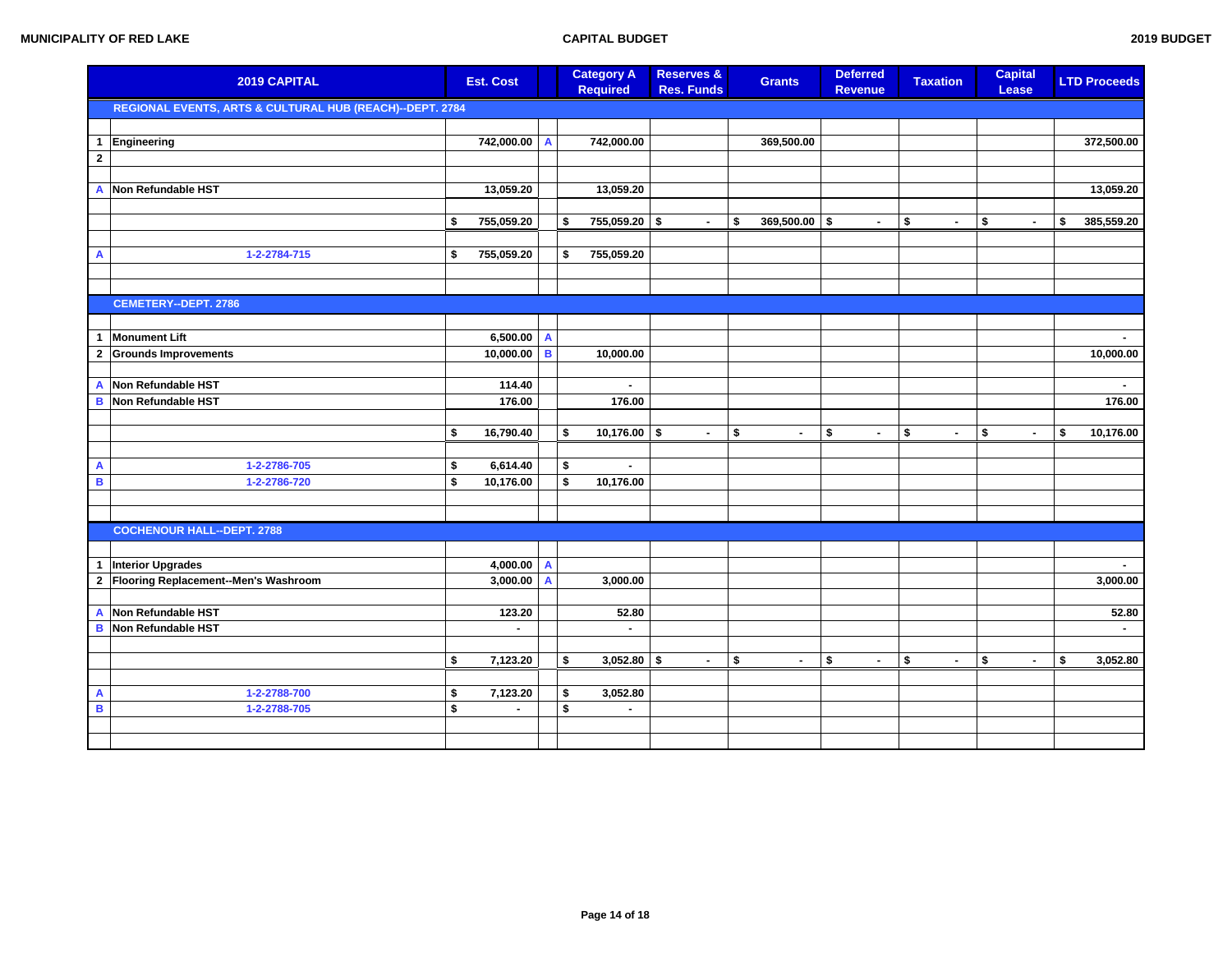|                         | 2019 CAPITAL                                 | <b>Est. Cost</b>     |                | <b>Category A</b><br><b>Required</b> | <b>Reserves &amp;</b><br><b>Res. Funds</b> | <b>Grants</b> |                | <b>Deferred</b><br><b>Revenue</b> | <b>Taxation</b>      | <b>Capital</b><br>Lease | <b>LTD Proceeds</b> |
|-------------------------|----------------------------------------------|----------------------|----------------|--------------------------------------|--------------------------------------------|---------------|----------------|-----------------------------------|----------------------|-------------------------|---------------------|
|                         | <b>RED LAKE COMMUNITY CENTRE--DEPT. 2789</b> |                      |                |                                      |                                            |               |                |                                   |                      |                         |                     |
|                         |                                              |                      |                |                                      |                                            |               |                |                                   |                      |                         |                     |
| $\mathbf{1}$            | <b>Weights/Cage</b>                          | $6,838.83$ B         |                | 6,838.83                             |                                            |               |                |                                   |                      |                         | 6,838.83            |
|                         |                                              |                      |                |                                      |                                            |               |                |                                   |                      |                         |                     |
|                         |                                              |                      |                |                                      |                                            |               |                |                                   |                      |                         |                     |
|                         |                                              |                      |                |                                      |                                            |               |                |                                   |                      |                         |                     |
|                         | A Non Refundable HST                         | $\overline{a}$       |                | $\blacksquare$                       |                                            |               |                |                                   |                      |                         |                     |
|                         | <b>B</b> Non Refundable HST                  | 120.36               |                | 120.36                               |                                            |               |                |                                   |                      |                         | 120.36              |
|                         |                                              |                      |                |                                      |                                            |               |                |                                   |                      |                         |                     |
|                         |                                              | \$<br>6,959.19       |                | \$<br>$6,959.19$ \$                  | $\sim$                                     | \$            | $\blacksquare$ | \$<br>$\blacksquare$              | \$<br>$\blacksquare$ | \$<br>$\blacksquare$    | \$<br>6,959.19      |
|                         |                                              |                      |                |                                      |                                            |               |                |                                   |                      |                         |                     |
| A                       | 1-2-2789-700                                 | \$<br>$\blacksquare$ |                | \$<br>$\blacksquare$                 |                                            |               |                |                                   |                      |                         |                     |
| $\overline{\mathbf{B}}$ | 1-2-2789-705                                 | \$<br>6,959.19       |                | \$<br>6,959.19                       |                                            |               |                |                                   |                      |                         |                     |
|                         |                                              |                      |                |                                      |                                            |               |                |                                   |                      |                         |                     |
|                         |                                              |                      |                |                                      |                                            |               |                |                                   |                      |                         |                     |
|                         | ARENA--DEPT.2790                             |                      |                |                                      |                                            |               |                |                                   |                      |                         |                     |
|                         |                                              |                      |                |                                      |                                            |               |                |                                   |                      |                         |                     |
| $\mathbf{1}$            | Hot Water storage tank                       | 4,265.75 A           |                | 4,265.75                             | 4,265.75                                   |               |                |                                   |                      |                         |                     |
|                         | 2 NG Conversion--Shop/Zamboni storage is     | 4,665.77             | $\overline{A}$ |                                      |                                            |               |                |                                   |                      |                         | ۰.                  |
| $\mathbf{3}$            | NG Conversion--Stands                        | 11,752.00 A          |                |                                      |                                            |               |                |                                   |                      |                         |                     |
| 4                       | Scoreboard                                   | 7,000.00             | B              | 7,000.00                             |                                            |               |                |                                   |                      |                         | 7,000.00            |
|                         |                                              |                      |                |                                      |                                            |               |                |                                   |                      |                         |                     |
| A                       | Non Refundable HST                           | 364.03               |                | 75.08                                | 75.08                                      |               |                |                                   |                      |                         | $\blacksquare$      |
| В                       | Non Refundable HST                           | 123.20               |                | 123.20                               |                                            |               |                |                                   |                      |                         | 123.20              |
|                         |                                              |                      |                |                                      |                                            |               |                |                                   |                      |                         |                     |
|                         |                                              | \$<br>28,170.75      |                | $11,464.03$ \$<br>\$                 | $4,340.83$ \$                              |               | $\blacksquare$ | \$<br>$\blacksquare$              | \$<br>$\blacksquare$ | \$<br>$\sim$            | \$<br>7,123.20      |
| A                       | 1-2-2790-700                                 | \$                   |                | \$                                   |                                            |               |                |                                   |                      |                         |                     |
| $\, {\bf B}$            |                                              | \$<br>21,047.55      |                | 4,340.83<br>\$                       |                                            |               |                |                                   |                      |                         |                     |
|                         | 1-2-2790-705                                 | 7,123.20             |                | 7,123.20                             |                                            |               |                |                                   |                      |                         |                     |
|                         |                                              |                      |                |                                      |                                            |               |                |                                   |                      |                         |                     |
|                         |                                              |                      |                |                                      |                                            |               |                |                                   |                      |                         |                     |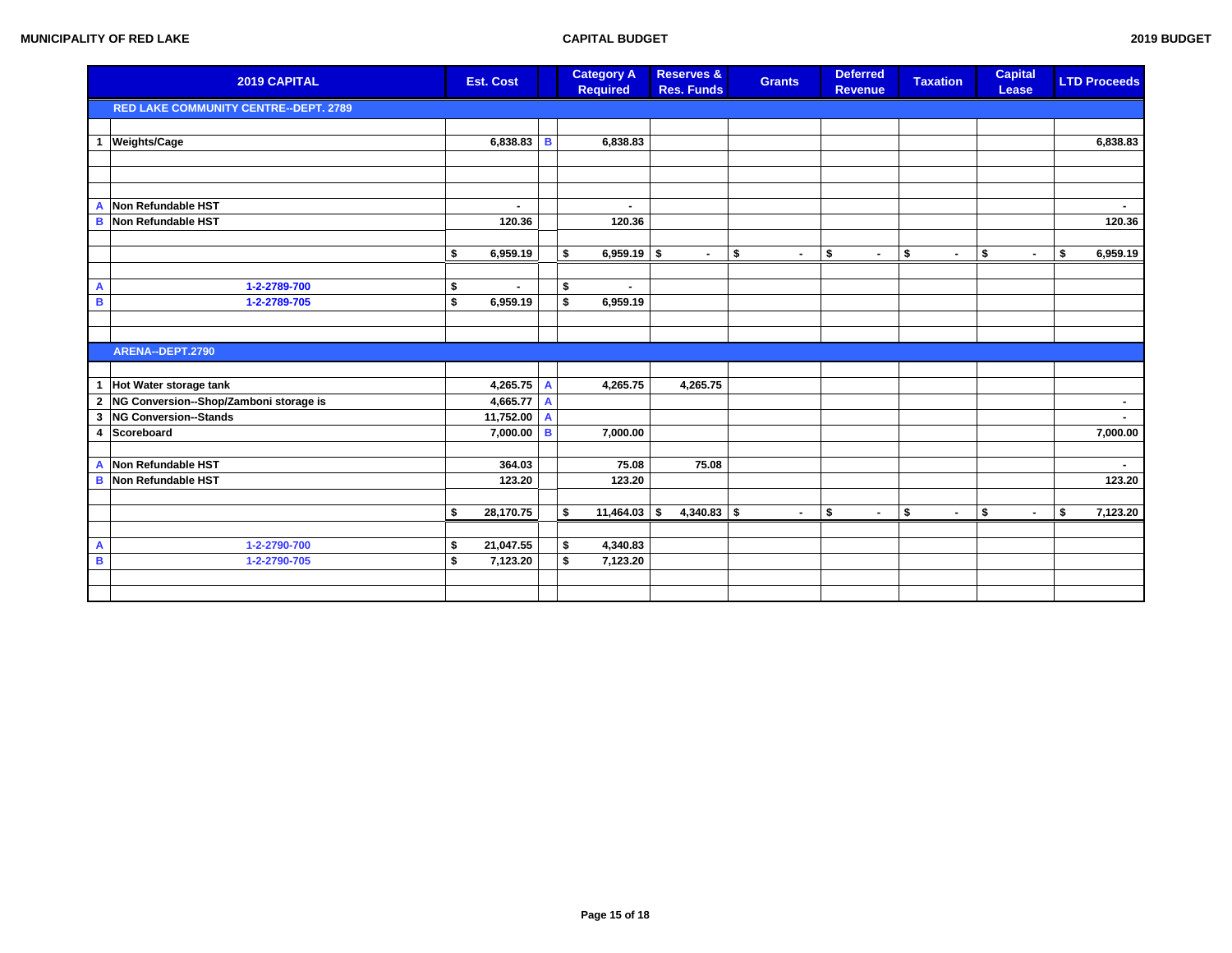|                         | 2019 CAPITAL                            | <b>Est. Cost</b> |              | <b>Category A</b><br><b>Required</b> |                |      | <b>Reserves &amp;</b><br><b>Res. Funds</b> | <b>Grants</b> | <b>Deferred</b><br><b>Revenue</b> |                | <b>Taxation</b> |        | <b>Capital</b><br>Lease |        | <b>LTD Proceeds</b> |
|-------------------------|-----------------------------------------|------------------|--------------|--------------------------------------|----------------|------|--------------------------------------------|---------------|-----------------------------------|----------------|-----------------|--------|-------------------------|--------|---------------------|
|                         | CLINIC--DEPT. 2791                      |                  |              |                                      |                |      |                                            |               |                                   |                |                 |        |                         |        |                     |
|                         |                                         |                  |              |                                      |                |      |                                            |               |                                   |                |                 |        |                         |        |                     |
| $\mathbf{1}$            | Insulation of Piping in Geothermal Room | $9,000.00$ A     |              |                                      | 9,000.00       |      | 9,000.00                                   |               |                                   |                |                 |        |                         |        |                     |
| $\mathbf{2}$            |                                         |                  |              |                                      |                |      |                                            |               |                                   |                |                 |        |                         |        |                     |
|                         |                                         |                  |              |                                      |                |      |                                            |               |                                   |                |                 |        |                         |        |                     |
|                         |                                         |                  |              |                                      |                |      |                                            |               |                                   |                |                 |        |                         |        |                     |
|                         |                                         |                  |              |                                      |                |      |                                            |               |                                   |                |                 |        |                         |        |                     |
|                         |                                         | \$<br>9,000.00   |              | \$                                   | 9,000.00       | ا \$ | $9,000.00$ \$                              | $\sim$        | \$                                | $\blacksquare$ | \$              | $\sim$ | \$                      | $\sim$ | \$<br>$\sim$        |
|                         |                                         |                  |              |                                      |                |      |                                            |               |                                   |                |                 |        |                         |        |                     |
| A                       | 1-2-2791-700                            | \$<br>9,000.00   |              | \$                                   | 9,000.00       | -\$  | 9,000.00                                   |               |                                   |                |                 |        |                         |        |                     |
| B                       | 1-2-2791-720                            | \$               |              | \$                                   | $\blacksquare$ | \$   |                                            |               |                                   |                |                 |        |                         |        |                     |
|                         |                                         |                  |              |                                      |                |      |                                            |               |                                   |                |                 |        |                         |        |                     |
|                         | <b>HST 100% Refundable</b>              |                  |              |                                      |                |      |                                            |               |                                   |                |                 |        |                         |        |                     |
|                         |                                         |                  |              |                                      |                |      |                                            |               |                                   |                |                 |        |                         |        |                     |
|                         |                                         |                  |              |                                      |                |      |                                            |               |                                   |                |                 |        |                         |        |                     |
|                         | LIBRARY--DEPT. 2850                     |                  |              |                                      |                |      |                                            |               |                                   |                |                 |        |                         |        |                     |
|                         |                                         |                  |              |                                      |                |      |                                            |               |                                   |                |                 |        |                         |        |                     |
| $\mathbf{1}$            | Windows--Balmertown Library             | 18,138.10 A      |              |                                      |                |      |                                            |               |                                   |                |                 |        |                         |        | $\sim$              |
| $\overline{\mathbf{2}}$ | Siding--Balmertown Library              | 17,877.26        | $\mathbf{A}$ |                                      |                |      |                                            |               |                                   |                |                 |        |                         |        | $\blacksquare$      |
| $\mathbf{3}$            | Roof (Shingles)--Balmertown Library     | 9,944.00         | $\mathbf{A}$ |                                      | 9,944.00       |      |                                            |               |                                   |                |                 |        |                         |        | 9,944.00            |
|                         |                                         |                  |              |                                      |                |      |                                            |               |                                   |                |                 |        |                         |        |                     |
| A                       | Non Refundable HST                      | 808.88           |              |                                      | 175.01         |      |                                            |               |                                   |                |                 |        |                         |        | 175.01              |
|                         |                                         |                  |              |                                      |                |      |                                            |               |                                   |                |                 |        |                         |        |                     |
|                         |                                         | \$<br>46,768.24  |              | $10,119.01$ \$<br>\$                 |                |      | $\sim$                                     | \$<br>$\sim$  | \$                                | $\blacksquare$ | \$              | $\sim$ | \$                      | $\sim$ | \$<br>10,119.01     |
|                         |                                         |                  |              |                                      |                |      |                                            |               |                                   |                |                 |        |                         |        |                     |
| A                       | 1-2-2850-700                            | \$<br>46,768.24  |              | \$<br>10,119.01                      |                |      |                                            |               |                                   |                |                 |        |                         |        |                     |
|                         |                                         |                  |              |                                      |                |      |                                            |               |                                   |                |                 |        |                         |        |                     |
|                         |                                         |                  |              |                                      |                |      |                                            |               |                                   |                |                 |        |                         |        |                     |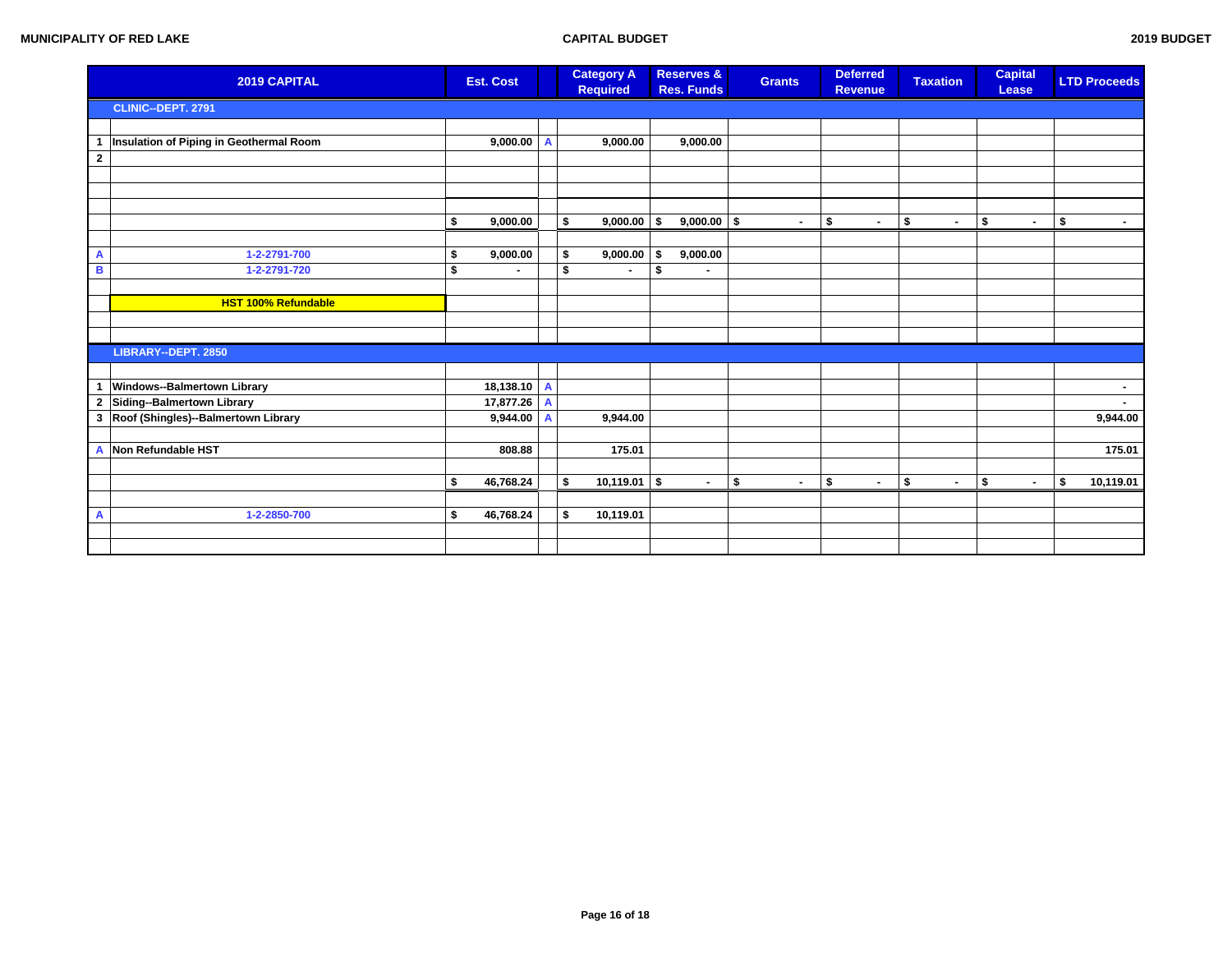| 2019 CAPITAL            |                                                     | <b>Est. Cost</b>     |                | <b>Category A</b><br><b>Required</b> | Reserves &<br><b>Res. Funds</b> | <b>Grants</b>           | <b>Deferred</b><br><b>Revenue</b> | <b>Taxation</b> |                | <b>Capital</b><br>Lease | <b>LTD Proceeds</b> |
|-------------------------|-----------------------------------------------------|----------------------|----------------|--------------------------------------|---------------------------------|-------------------------|-----------------------------------|-----------------|----------------|-------------------------|---------------------|
|                         | <b>RESIDENTIAL PROPERTY DEVELOPMENT--DEPT. 2955</b> |                      |                |                                      |                                 |                         |                                   |                 |                |                         |                     |
|                         |                                                     |                      |                |                                      |                                 |                         |                                   |                 |                |                         |                     |
| $\mathbf{1}$            | <b>Block G--Road Access</b>                         | 18,000.00 A          |                | 18,000.00                            | 18,000.00                       |                         |                                   |                 |                |                         | $\sim$              |
| $\mathbf{2}$            | <b>Block G--Water (to Lot Line)</b>                 | $25,000.00$ C        |                | 25,000.00                            | 25,000.00                       |                         |                                   |                 |                |                         | $\sim$              |
| $\mathbf{3}$            | Block G--Sewage (to Lot Line)                       | 15,000.00 B          |                | 15,000.00                            | 15,000.00                       |                         |                                   |                 |                |                         | $\sim$              |
| 4                       | <b>Block G--Ditching</b>                            | $20,000.00$ D        |                | 15,000.00                            |                                 |                         |                                   |                 |                |                         | 15,000.00           |
| 5                       | Eric Radford Way Rehabilitation                     | 452,000.00           | $\overline{A}$ |                                      |                                 |                         |                                   |                 |                |                         |                     |
|                         |                                                     |                      |                |                                      |                                 |                         |                                   |                 |                |                         |                     |
| A                       | Non Refundable HST                                  | 8,272.00             |                | 316.80                               | 316.80                          |                         |                                   |                 |                |                         | $\blacksquare$      |
| B                       | Non Refundable HST                                  | 264.00               |                | 264.00                               | 264.00                          |                         |                                   |                 |                |                         | $\sim$              |
| $\mathbf c$             | Non Refundable HST                                  | 440.00               |                | 440.00                               | 440.00                          |                         |                                   |                 |                |                         |                     |
| D                       | Non Refundable HST                                  | 352.00               |                | 264.00                               | $\blacksquare$                  |                         |                                   |                 |                |                         | 264.00              |
|                         |                                                     |                      |                |                                      |                                 |                         |                                   |                 |                |                         |                     |
|                         |                                                     | \$<br>539,328.00     |                | \$<br>74,284.80 \$                   | $59,020.80$ \$                  | $\blacksquare$          | \$                                | \$              | $\blacksquare$ | \$                      | \$<br>15,264.00     |
|                         |                                                     |                      |                |                                      |                                 |                         |                                   |                 |                |                         |                     |
| $\mathbf{A}$            | 1-2-2955-706                                        | \$<br>478,272.00     |                | \$<br>18,316.80                      |                                 |                         |                                   |                 |                |                         |                     |
| $\, {\bf B}$            | 1-2-2955-707                                        | \$<br>15,264.00      |                | \$<br>15,264.00                      |                                 |                         |                                   |                 |                |                         |                     |
| $\overline{\mathbf{c}}$ | 1-2-2955-708                                        | \$<br>25,440.00      |                | \$<br>25,440.00                      |                                 |                         |                                   |                 |                |                         |                     |
| D                       | 1-2-2955-711                                        | \$<br>20,352.00      |                | \$<br>15,264.00                      |                                 |                         |                                   |                 |                |                         |                     |
|                         |                                                     |                      |                |                                      |                                 |                         |                                   |                 |                |                         |                     |
|                         |                                                     |                      |                |                                      |                                 |                         |                                   |                 |                |                         |                     |
|                         | AIRPORT--DEPT. 2970                                 |                      |                |                                      |                                 |                         |                                   |                 |                |                         |                     |
|                         |                                                     |                      |                |                                      |                                 |                         |                                   |                 |                |                         |                     |
| $\mathbf{1}$            | Runway/Apron Rehabilitation                         | $9,764,122.00$ D     |                | 9,764,122.00                         |                                 | 9,764,122.00            |                                   |                 |                |                         |                     |
| $\mathbf{2}$            | Compressor Heat Pump Replacement                    | $10,000.00$ A        |                |                                      |                                 |                         |                                   |                 |                |                         | $\sim$              |
| 3                       | Beacon Light (Airfield)                             | $10,000.00$ A        |                |                                      |                                 |                         |                                   |                 |                |                         | $\sim$              |
| 4                       | <b>Pavement Patching</b>                            | $30,000.00$ D        |                |                                      |                                 |                         |                                   |                 |                |                         | $\sim$              |
| $\overline{5}$          |                                                     |                      |                |                                      |                                 |                         |                                   |                 |                |                         |                     |
| $\bf 6$                 |                                                     |                      |                |                                      |                                 |                         |                                   |                 |                |                         |                     |
| $\overline{7}$          |                                                     |                      |                |                                      |                                 |                         |                                   |                 |                |                         |                     |
|                         |                                                     |                      |                |                                      |                                 |                         |                                   |                 |                |                         |                     |
|                         |                                                     | \$<br>9,814,122.00   |                | \$<br>$9,764,122.00$ \$              |                                 | \$<br>$9,764,122.00$ \$ | $\blacksquare$                    | \$              | $\blacksquare$ | \$<br>$\blacksquare$    | \$<br>$\sim$        |
|                         |                                                     |                      |                |                                      |                                 |                         |                                   |                 |                |                         |                     |
| $\mathbf{A}$            | 1-2-2970-705                                        | \$<br>20,000.00      |                | \$<br>$\blacksquare$                 |                                 |                         |                                   |                 |                |                         |                     |
| B                       | 1-2-2970-706                                        | \$<br>$\blacksquare$ |                | \$<br>$\blacksquare$                 |                                 |                         |                                   |                 |                |                         |                     |
| $\overline{\mathbf{c}}$ | 1-2-2970-716                                        | \$<br>$\blacksquare$ |                | \$<br>$\blacksquare$                 |                                 |                         |                                   |                 |                |                         |                     |
| D                       | 1-2-2970-720                                        | \$9,794,122.00       |                | \$<br>9,764,122.00                   |                                 |                         |                                   |                 |                |                         |                     |
|                         |                                                     |                      |                |                                      |                                 |                         |                                   |                 |                |                         |                     |
|                         | <b>HST 100% Refundable</b>                          |                      |                |                                      |                                 |                         |                                   |                 |                |                         |                     |
|                         |                                                     |                      |                |                                      |                                 |                         |                                   |                 |                |                         |                     |
|                         |                                                     |                      |                |                                      |                                 |                         |                                   |                 |                |                         |                     |